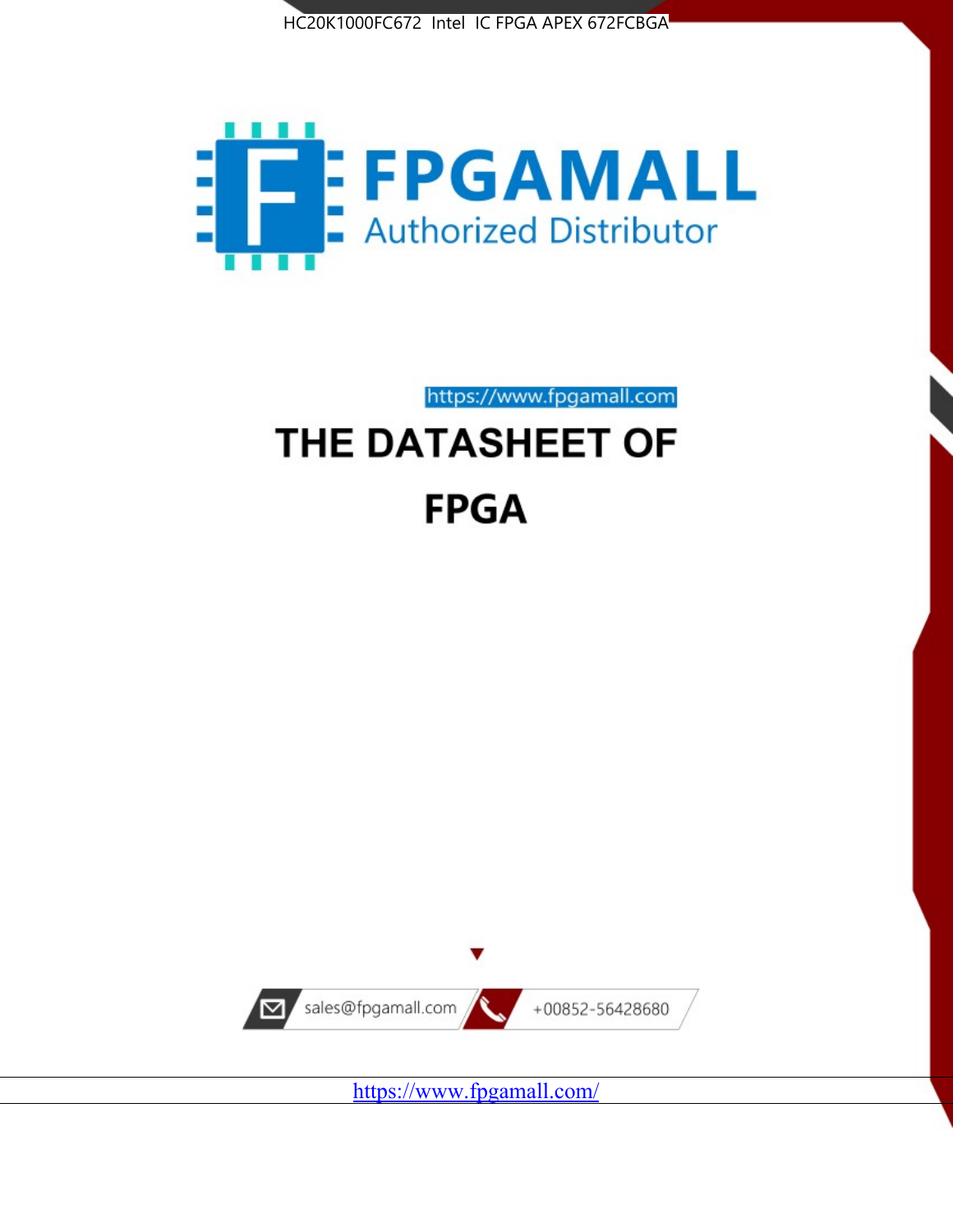HC20K1000FC672 Intel IC FPGA APEX 672FCBGA



### **Section II. HardCopy APEX Device Family Data Sheet**

This section provides designers with the data sheet specifications for HardCopy<sup>®</sup> APEX<sup>™</sup> devices. These chapters contain feature definitions of the internal architecture, configuration and JTAG boundary-scan testing information, DC operating conditions, AC timing parameters, a reference to power consumption, and ordering information for HardCopy APEX devices.

This section contains the following:

- Chapter 7, Introduction to HardCopy APEX Devices
- Chapter 8, Description, Architecture, and Features
- Chapter 9, Boundary-Scan Support
- Chapter 10, Operating Conditions

**Revision History** Refer to each chapter for its own specific revision history. For information on when each chapter was updated, refer to the Chapter Revision Dates section, which appears in the complete handbook.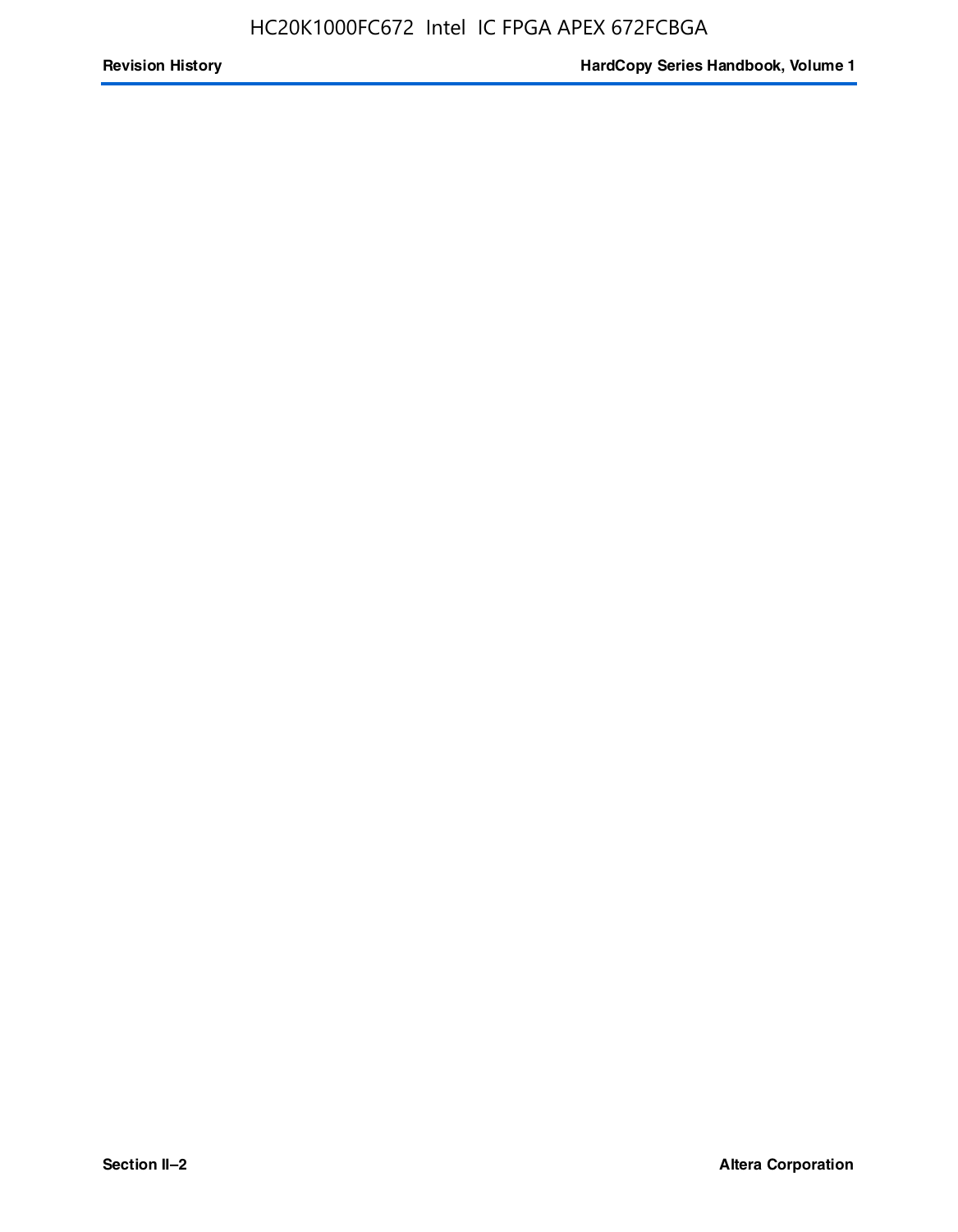

# **7. Introduction to HardCopy APEX Devices**

#### **H51006-2.3**

| <b>Introduction</b> | HardCopy® APEX <sup>™</sup> devices enable high-density APEX 20KE device<br>technology to be used in high-volume applications where significant cost<br>reduction is desired. HardCopy APEX devices are physically and<br>functionally compatible with APEX 20KC and APEX 20KE devices. They<br>combine the time-to-market advantage, performance, and flexibility of<br>APEX 20KE devices with the ability to move to high-volume, low-cost<br>devices for production. The migration process from an APEX 20KE<br>device to a HardCopy APEX device is fully automated, with designer<br>involvement limited to providing a few Quartus® II software-generated<br>output files.                                                                                                                                    |
|---------------------|--------------------------------------------------------------------------------------------------------------------------------------------------------------------------------------------------------------------------------------------------------------------------------------------------------------------------------------------------------------------------------------------------------------------------------------------------------------------------------------------------------------------------------------------------------------------------------------------------------------------------------------------------------------------------------------------------------------------------------------------------------------------------------------------------------------------|
| Features            | HardCopy APEX devices are manufactured using an 0.18-um CMOS<br>six-layer-metal process technology:<br>Preserves functionality of a configured APEX 20KC or APEX 20KE<br>device<br>Pin-compatible with APEX 20KC or APEX 20KE devices<br>Meets or exceeds timing of configured APEX 20KE and APEX 20KC<br>devices<br>Optional emulation of original programmable logic device (PLD)<br>programming sequence<br>High-performance, low-power device<br>MultiCore architecture integrating embedded memory and look-up<br>table (LUT) logic used for register-intensive functions<br>Embedded system blocks (ESBs) used to implement memory<br>functions, including first-in first-out (FIFO) buffers, dual-port RAM,<br>and content-addressable memory (CAM)<br>Customization performed through metallization layers |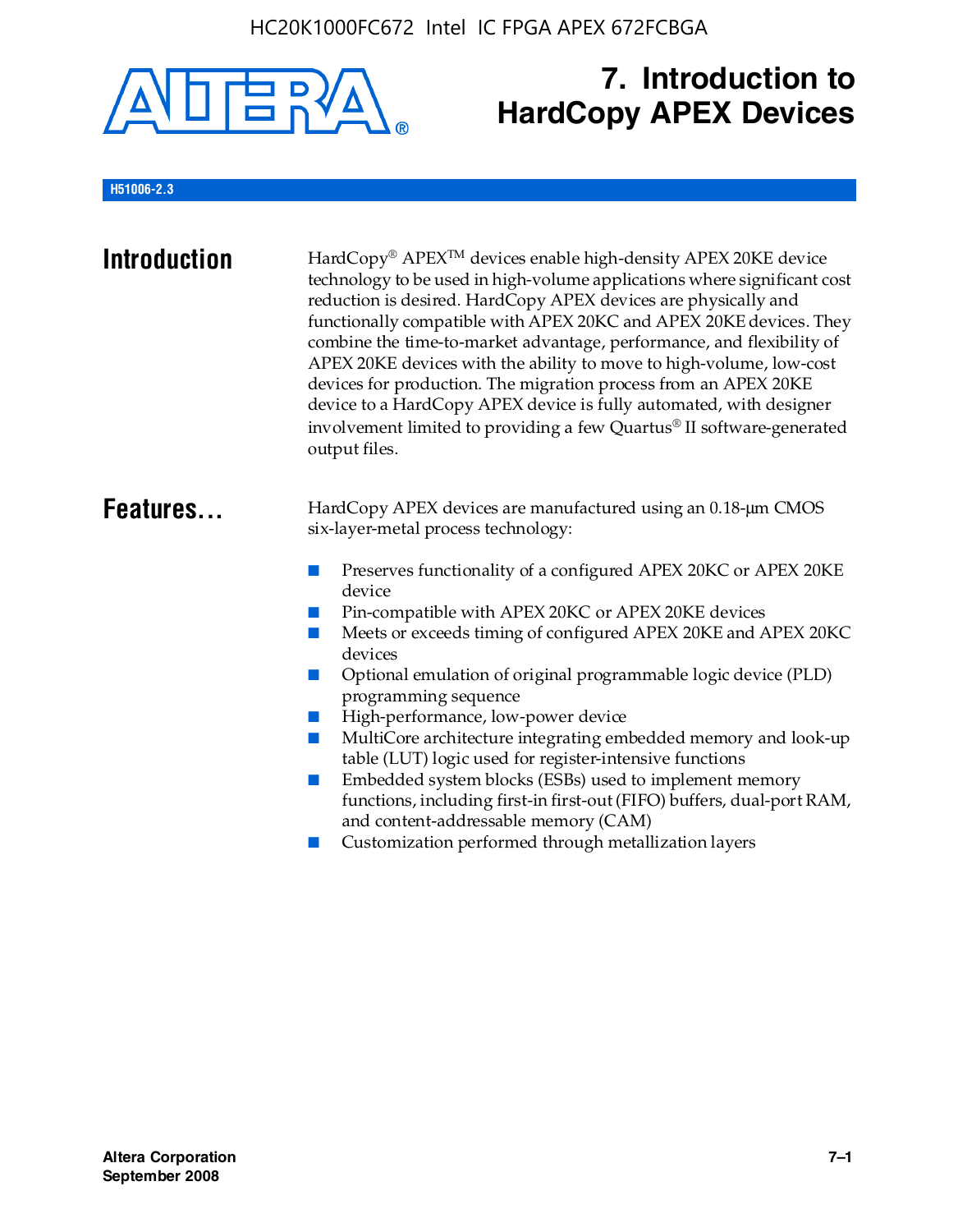High-density architecture:

- 400,000 to 1.5 million typical gates (Table 7–1)
- Up to 51,840 logic elements (LEs)
- Up to 442,368 RAM bits that can be used without reducing available logic

| Table 7-1. HardCopy APEX Device Features<br>Note (1)                                         |           |           |           |           |
|----------------------------------------------------------------------------------------------|-----------|-----------|-----------|-----------|
| <b>HC20K600</b><br><b>HC20K400</b><br><b>HC20K1000</b><br><b>HC20K1500</b><br><b>Feature</b> |           |           |           |           |
| Maximum system gates                                                                         | 1,052,000 | 1,537,000 | 1,772,000 | 2,392,000 |
| Typical gates                                                                                | 400.000   | 600,000   | 1.000.000 | 1,500,000 |
| <b>LEs</b>                                                                                   | 16.640    | 24.320    | 38.400    | 51,840    |
| <b>ESBs</b>                                                                                  | 104       | 152       | 160       | 216       |
| Maximum RAM bits                                                                             | 212.992   | 311,296   | 327,680   | 442,368   |
| Phase-locked loops (PLLs)                                                                    | 4         | 4         | 4         | 4         |
| Maximum macrocells                                                                           | 1.664     | 2,432     | 2,560     | 3,456     |
| Maximum user I/O pins                                                                        | 488       | 588       | 708       | 808       |

#### *Note to Table 7–1:*

(1) The embedded IEEE Std. 1149.1 Joint Test Action Group (JTAG) boundary-scan circuitry contributes up to 57,000 additional gates.

### **...and More Features**

#### Low-power operation:

- 1.8-V supply voltage (Table  $7-2$ )
- MultiVolt I/O support for 1.8-, 2.5-, and 3.3-V interfaces
- ESBs offering power-saving mode

Flexible clock management circuitry with up to four phase-locked loops (PLLs):

- Built-in low-skew clock tree
- Up to eight global clock signals
- ClockLock feature reducing clock delay and skew
- ClockBoost feature providing clock multiplication and division
- ClockShift feature providing clock phase and delay shifting

Powerful I/O features:

■ Compliant with peripheral component interconnect Special Interest Group (PCI SIG) *PCI Local Bus Specification, Revision 2.2* for 3.3-V operation at 33 or 66 MHz and 32 or 64 bits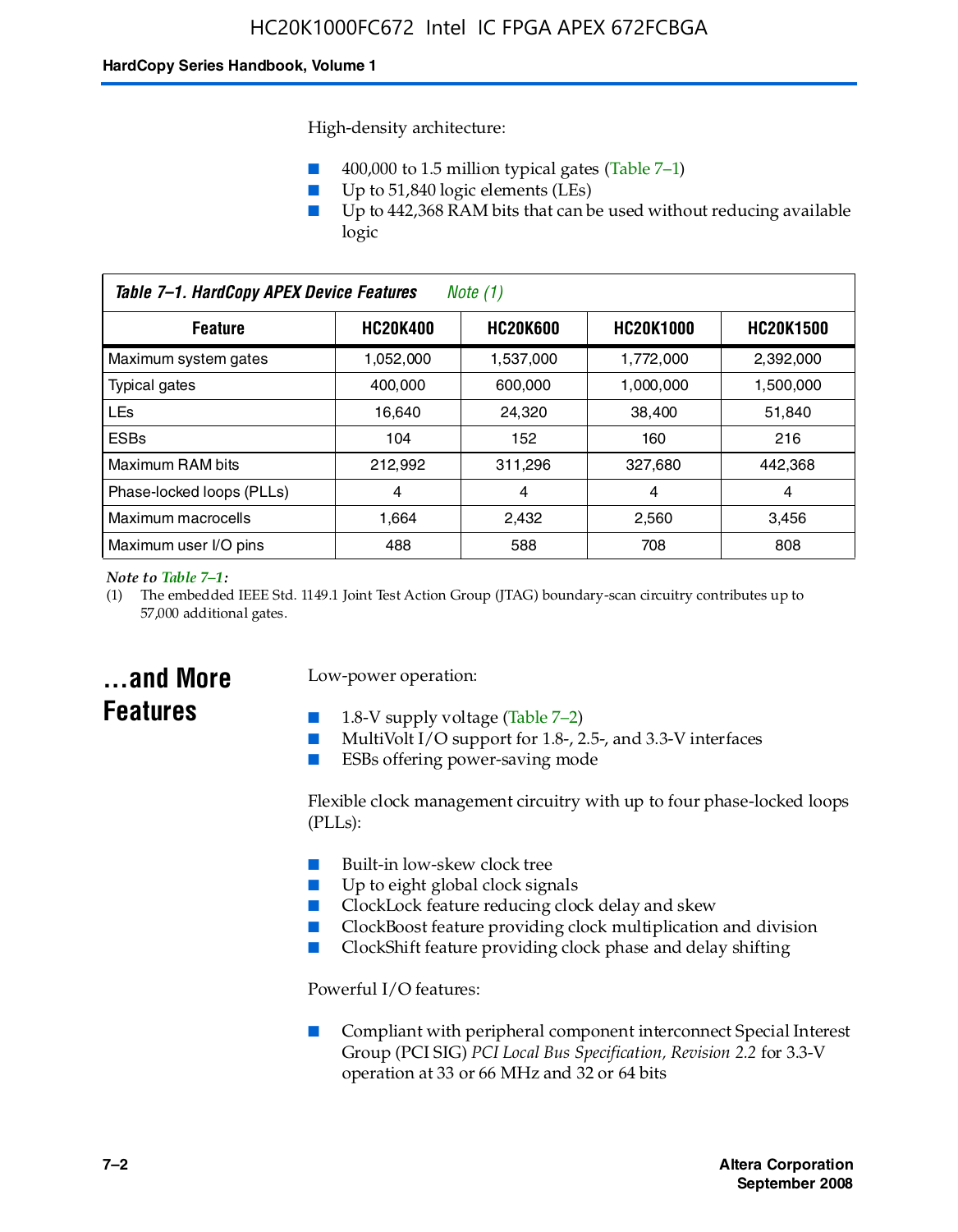- Support for high-speed external memories, including double-data rate (DDR), synchronous dynamic RAM (SDRAM), and zero-bus-turnaround (ZBT) static RAM (SRAM)
- 16 input and 16 output LVDS channels
- Fast  $t_{CO}$  and  $t_{SU}$  times for complex logic
- MultiVolt I/O support for 1.8-V, 2.5-V, and 3.3-V interfaces
- Individual tri-state output enable control for each pin
- Output slew-rate control to reduce switching noise
- Support for advanced I/O standards, including LVDS, LVPECL, PCI-X, AGP, CTT, SSTL-3 and SSTL-2, GTL+, and HSTL Class I
- Supports hot-socketing operation

| Table 7-2. HardCopy APEX Device Supply Voltages             |                                  |
|-------------------------------------------------------------|----------------------------------|
| <b>Voltage</b><br><b>Feature</b>                            |                                  |
| Internal supply voltage (V <sub>CCINT</sub> )               | 1.8 V                            |
| MultiVolt I/O interface voltage levels (V <sub>CCIO</sub> ) | 1.8 V, 2.5 V, 3.3 V, 5.0 V $(1)$ |

#### *Note to Table 7–2:*

(1) HardCopy APEX devices can be 5.0-V tolerant by using an external resistor.

HardCopy APEX device implementation features:

- Customized interconnect for each design
- HardCopy APEX devices preserve APEX 20K device MegaLAB structure, LEs, ESBs, I/O element (IOE), PLLs, and LVDS circuitry
- Up to four metal layers customizable for customer designs
- Completely automated proprietary design migration flow
	- Testability analysis and fix
	- Automatic test pattern generation (ATPG)
	- Automatic place and route
	- Static timing analysis
	- Static functional verification
	- Physical verification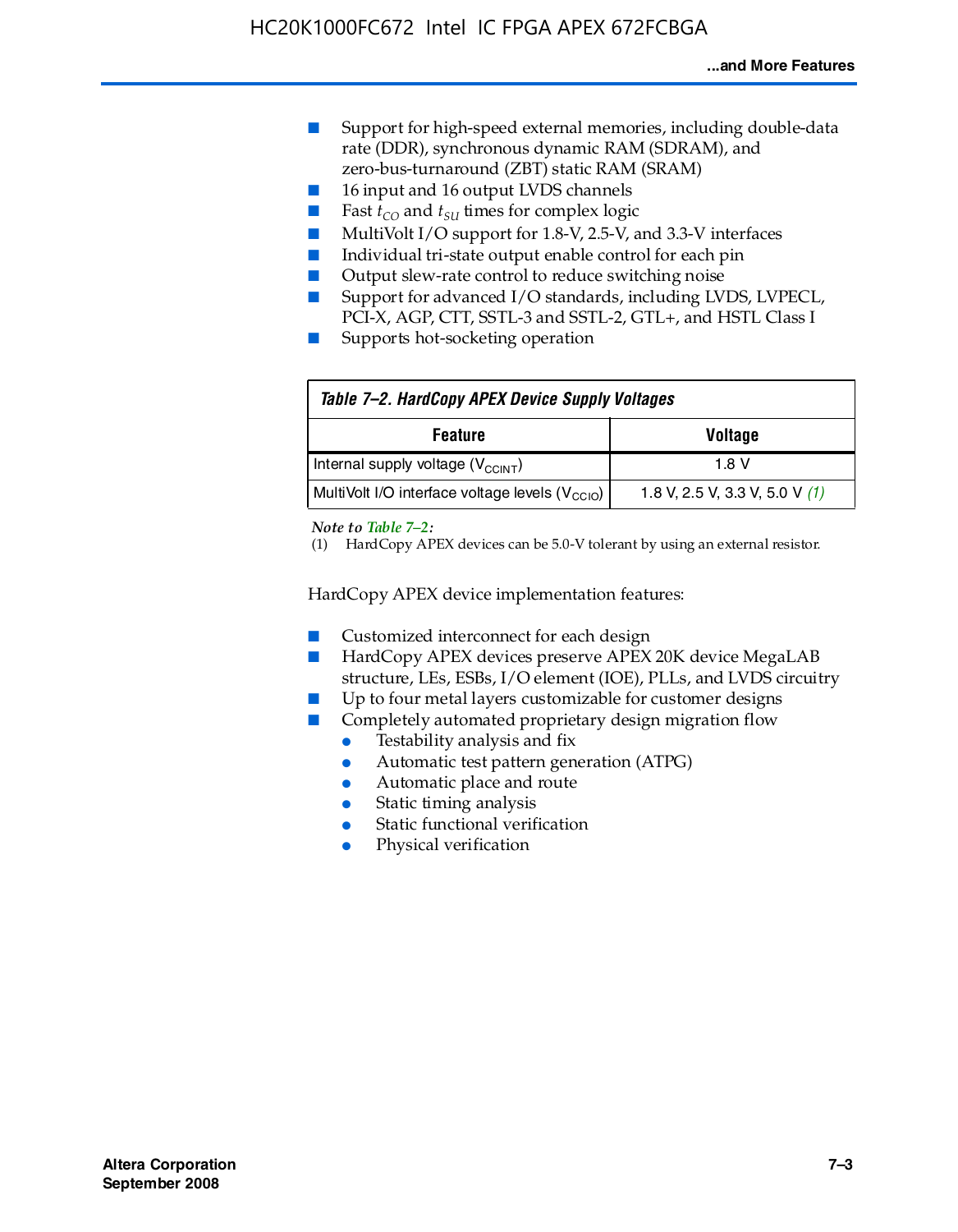Tables 7–3 through 7–6 show the HardCopy APEX device ball-grid array (BGA) and FineLine BGA package options, I/O counts, and sizes.

| Table 7–3. HardCopy APEX Device BGA Package Options and I/O Count<br>Note $(1)$ |             |  |
|---------------------------------------------------------------------------------|-------------|--|
| <b>Device</b>                                                                   | 652-Pin BGA |  |
| HC20K400                                                                        | 488         |  |
| HC20K600                                                                        | 488         |  |
| HC20K1000                                                                       | 488         |  |
| HC20K1500                                                                       | 488         |  |

*Table 7–4. HardCopy APEX Device FineLine BGA Package Options and I/O Count Note (1)*

| <b>Device</b>   | 672-Pin | 1,020-Pin |
|-----------------|---------|-----------|
| HC20K400        | 488     |           |
| <b>HC20K600</b> | 508     | 588       |
| HC20K1000       | 508     | 708       |
| HC20K1500       |         | 808       |

*Note to Tables 7–3 and 7–4:*

(1) I/O counts include dedicated input and clock pins.

| Table 7–5. HardCopy APEX Device BGA Package Sizes |                    |  |
|---------------------------------------------------|--------------------|--|
| 652-Pin BGA<br><b>Feature</b>                     |                    |  |
| Pitch (mm)                                        | 1.27               |  |
| Area (mm <sup>2</sup> )                           | 2.025              |  |
| Length $\times$ width (mm $\times$ mm)            | $45.0 \times 45.0$ |  |

| Table 7–6. HardCopy APEX Device FineLine BGA Package Sizes |                |                |  |
|------------------------------------------------------------|----------------|----------------|--|
| 1,020-Pin<br>672-Pin<br><b>Feature</b>                     |                |                |  |
| Pitch (mm)                                                 | 1.00           | 1.00           |  |
| Area ( $mm2$ )                                             | 729            | 1.089          |  |
| Length $\times$ width (mm $\times$ mm)                     | $27 \times 27$ | $33 \times 33$ |  |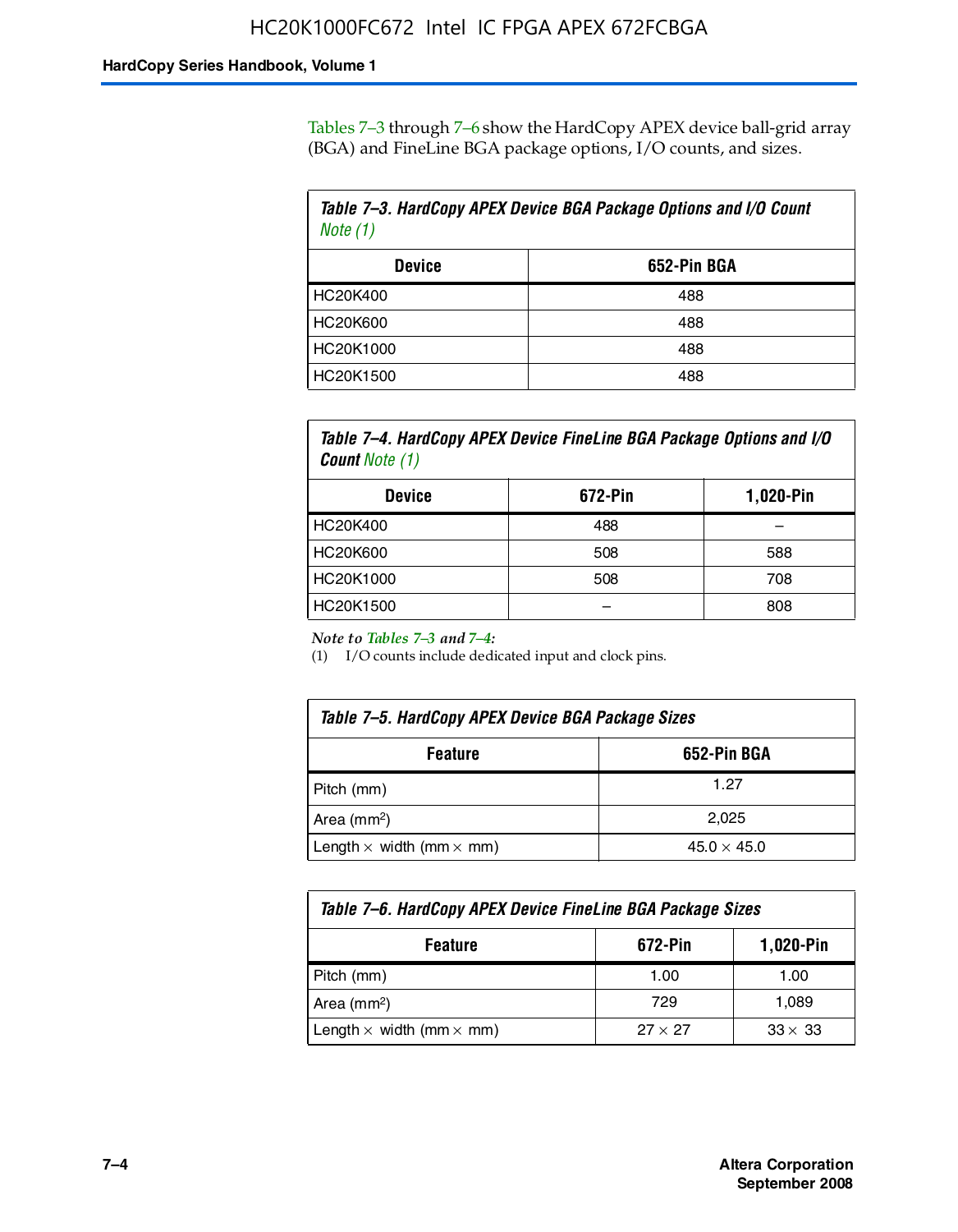### **Document Revision History**

Table 7–7 shows the revision history for this chapter.

| Table 7–7. Document Revision History |                                                                                                         |                           |
|--------------------------------------|---------------------------------------------------------------------------------------------------------|---------------------------|
| <b>Date and Document</b><br>Version  | <b>Changes Made</b>                                                                                     | <b>Summary of Changes</b> |
| September 2008,<br>V <sub>2.3</sub>  | Updated chapter number and metadata.                                                                    |                           |
| June 2007, v2.2                      | Minor text edits.                                                                                       |                           |
| December 2006<br>v2.1                | Updated revision history.                                                                               |                           |
| <b>March 2006</b>                    | Formerly chapter 9; no content change.                                                                  |                           |
| January 2005<br>v2.0                 | Update device names and other minor textual changes                                                     |                           |
| June 2003<br>v1.0                    | Initial release of Chapter 9, Introduction to HardCopy APEX<br>Devices, in the HardCopy Device Handbook |                           |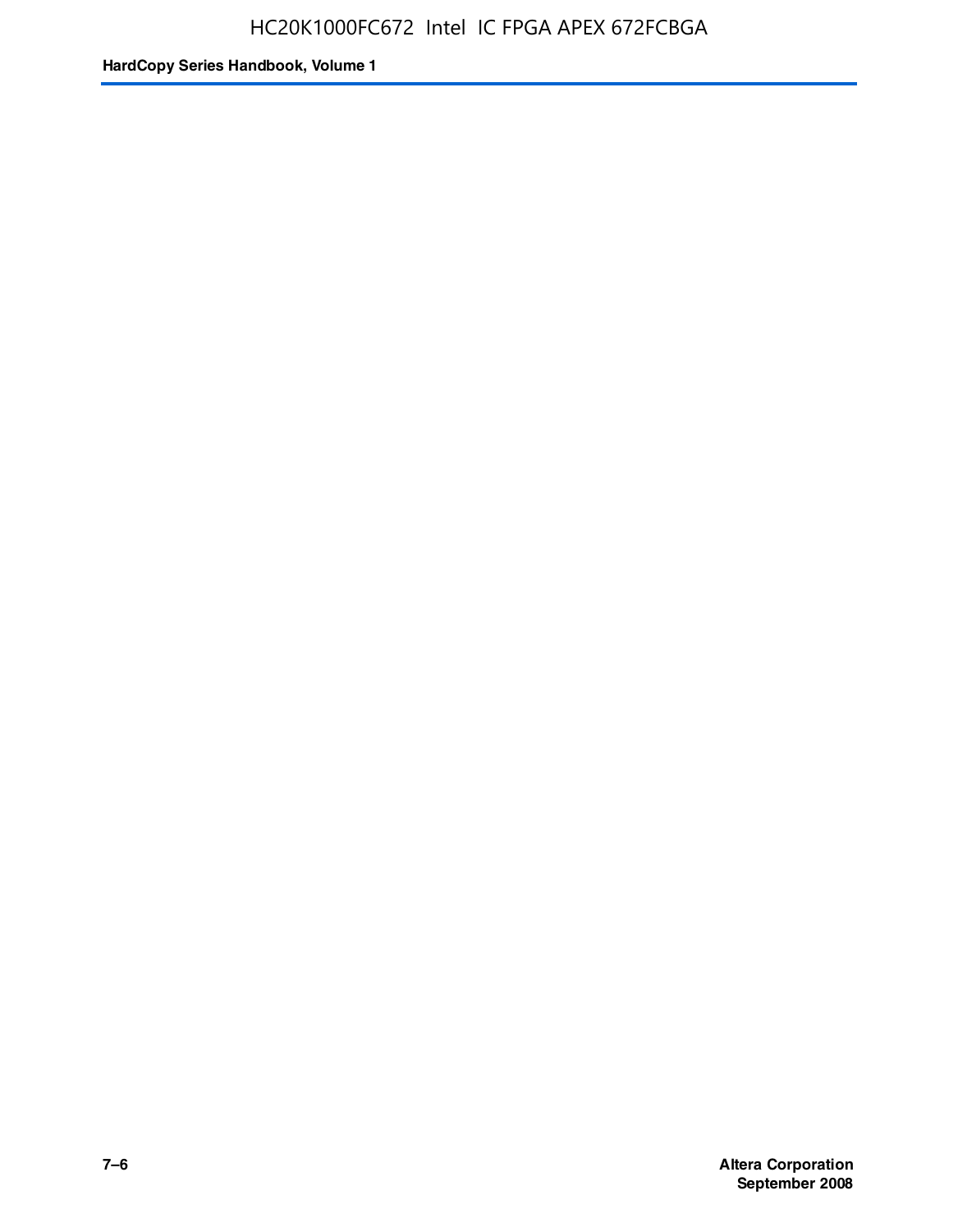

### **8. Description, Architecture, and Features**

#### **H51007-2.3**

**Introduction** HardCopy<sup>®</sup> APEX<sup>TM</sup> devices extend the flexibility of high-density FPGAs to a cost-effective, high-volume production solution. The migration process from an Altera® FPGA to a HardCopy APEX device offers seamless migration of a high-density system-on-a-programmable-chip (SOPC) design to a low-cost alternative device with minimal risk. Using HardCopy APEX devices, Altera's SOPC solutions can be leveraged from prototype to production, while reducing costs and speeding time-to-market.

> A significant benefit of HardCopy devices is that customers do not need to be involved in the device migration process. Unlike application-specific integrated circuit (ASIC) development, the HardCopy design flow does not require generation of test benches, test vectors, or timing and functional simulation. The HardCopy migration process only requires the Quartus® II software-generated output files from a fully functional APEX 20KE or APEX 20KC device. Altera performs the migration and delivers functional prototypes in as few as seven weeks.

A risk-free alternative to ASICs, HardCopy APEX devices are customizable, full-featured devices created by Altera's proprietary design migration methodology. They are based on Altera's industry-leading high-density device architecture and use an area-efficient sea-of-logic-elements (SOLE) core.

HardCopy APEX devices retain all the same features as the APEX 20KE and APEX 20KC devices, which combine the strength of LUT-based and product-term-based devices in conjunction with the same embedded memory structures. All routing resources that were programmable in the APEX 20K device family are replaced by custom interconnect, resulting in a considerable die size reduction and subsequent cost saving.

The SRAM configuration cells of the original FPGA are replaced in HardCopy APEX devices by metal elements, which define the function of each logic element (LE), embedded memory, and I/O cell in the device. These resources are connected to each other using the same metallization layers. Once a HardCopy APEX device has been manufactured, the functionality of the device is fixed and no programming is possible. Altera performs the migration of the original FPGA design to an equivalent HardCopy APEX device using a proprietary design migration flow.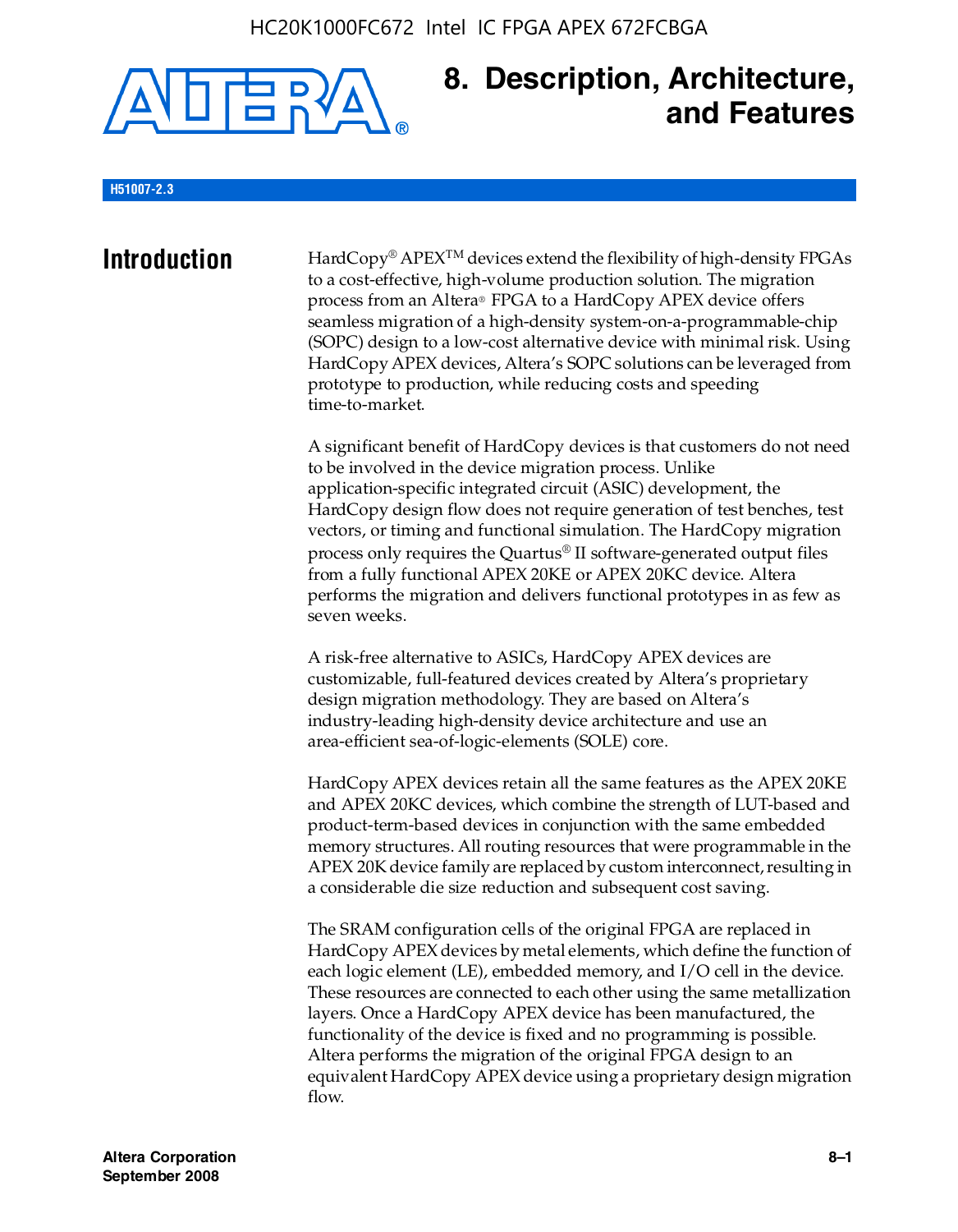The migration of a FPGA to a HardCopy APEX device begins with a user design that has been implemented in an APEX 20KE or APEX 20KC device. Table 8–1 shows the device equivalence for HardCopy and APEX 20KE or APEX 20KC devices.

| Table 8-1. HardCopy and APEX 20KE or APEX 20C Device Equivalence |                         |                         |  |
|------------------------------------------------------------------|-------------------------|-------------------------|--|
| <b>HardCopy APEX Device</b>                                      | <b>APEX 20KE Device</b> | <b>APEX 20KC Device</b> |  |
| HC20K1500                                                        | EP20K1500E              | EP20K1500C              |  |
| HC20K1000                                                        | EP20K1000E              | EP20K1000C              |  |
| <b>HC20K600</b>                                                  | EP20K600E               | EP20K600C               |  |
| HC20K400                                                         | EP20K400E               | EP20K400C               |  |

 $\mathbb{I}$  To ensure HardCopy device performance and functionality, the APEX 20K design must be completely debugged before committing the design to HardCopy device migration.

HardCopy APEX device implementation begins with extracting the Quartus II software-generated SRAM Object File (**.sof**) and converting its connectivity information into a structural Verilog HDL netlist. This netlist is then placed and routed in a similar fashion to a gate array. There are no dedicated routing channels. The router can exploit all available metal layers (up to four) and route over LE cells and other functional blocks. Altera's proprietary architecture and design methodology will guarantee virtually 100% routing of any APEX 20KE or APEX 20KC design compiled and fitted successfully using the Quartus II software. Place and route is timing-driven and will comply with the timing constraints of the original FPGA design as specified in the Quartus II software. Figure 8–1 shows a diagram of the HardCopy APEX device architecture.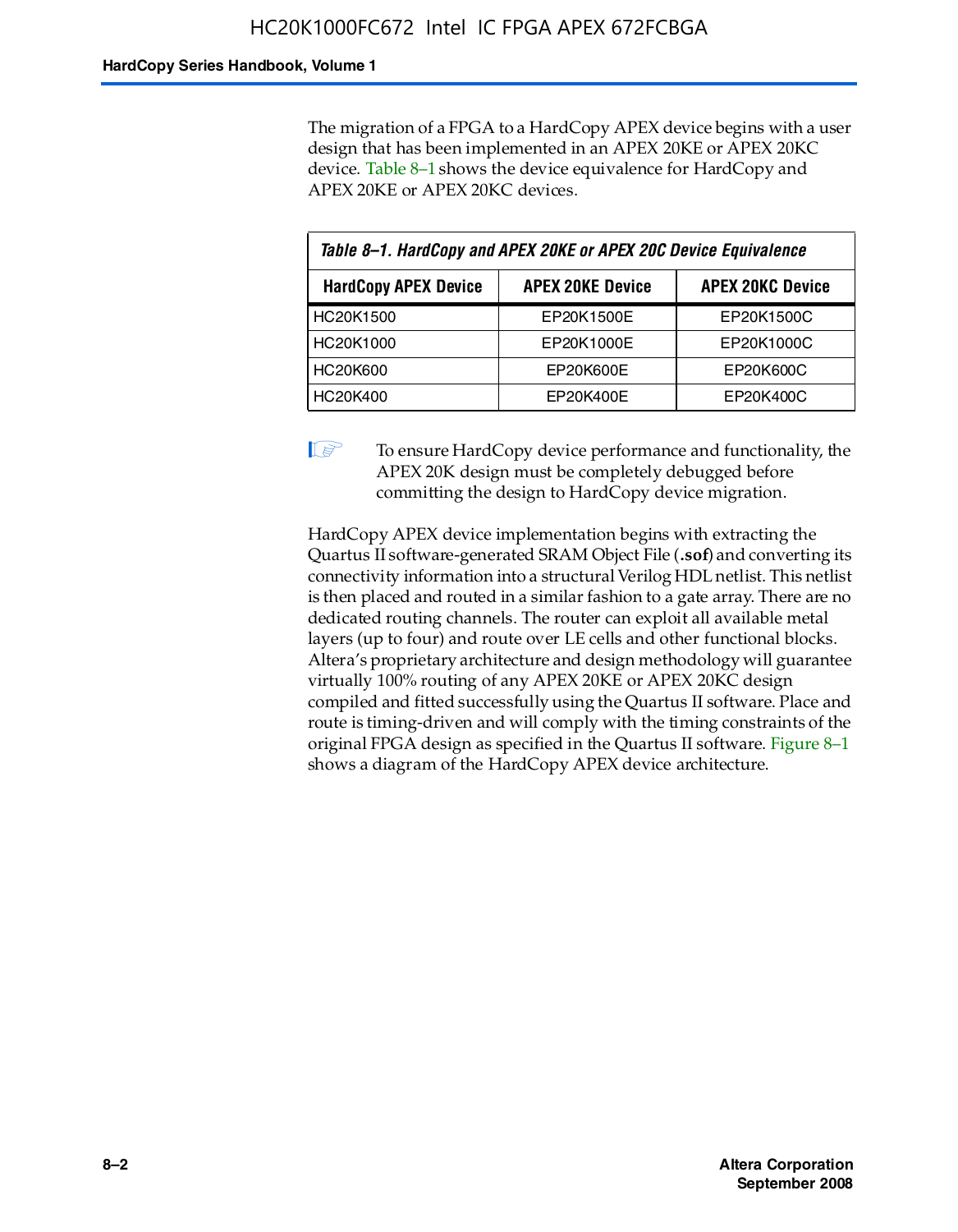



The strip of auxiliary gates (SOAG) is an Altera proprietary feature designed into the HardCopy APEX device and is used during the HardCopy device implementation process. The SOAG structures can be configured into several different types of functions through the use of metallization. For example, high fanout signals require adequate buffering, so buffers are built out of SOAG cells for this purpose.

HardCopy APEX devices include the same advanced features as the APEX 20KE and APEX 20KC devices, such as enhanced I/O standard support, content-addressable memory (CAM), additional global clocks, and enhanced ClockLock circuitry. Table 8–2 lists the features included in HardCopy APEX devices.

| Table 8-2. HardCopy APEX Device Features (Part 1 of 2) |                                                                                                                                     |  |  |
|--------------------------------------------------------|-------------------------------------------------------------------------------------------------------------------------------------|--|--|
| <b>HardCopy Devices</b><br><b>Feature</b>              |                                                                                                                                     |  |  |
| MultiCore system integration                           | Full support                                                                                                                        |  |  |
| Hot-socketing support                                  | Full support                                                                                                                        |  |  |
| 32-/64-bit, 33-MHz PCI                                 | Full compliance                                                                                                                     |  |  |
| 32-/64-bit, 66-MHz PCI                                 | Full compliance                                                                                                                     |  |  |
| MultiVolt I/O operation                                | 1.8-V, 2.5-V, or 3.3-V $V_{\text{CCIO}}$<br>V <sub>CCIO</sub> selected bank by bank<br>5.0-V tolerant with use of external resistor |  |  |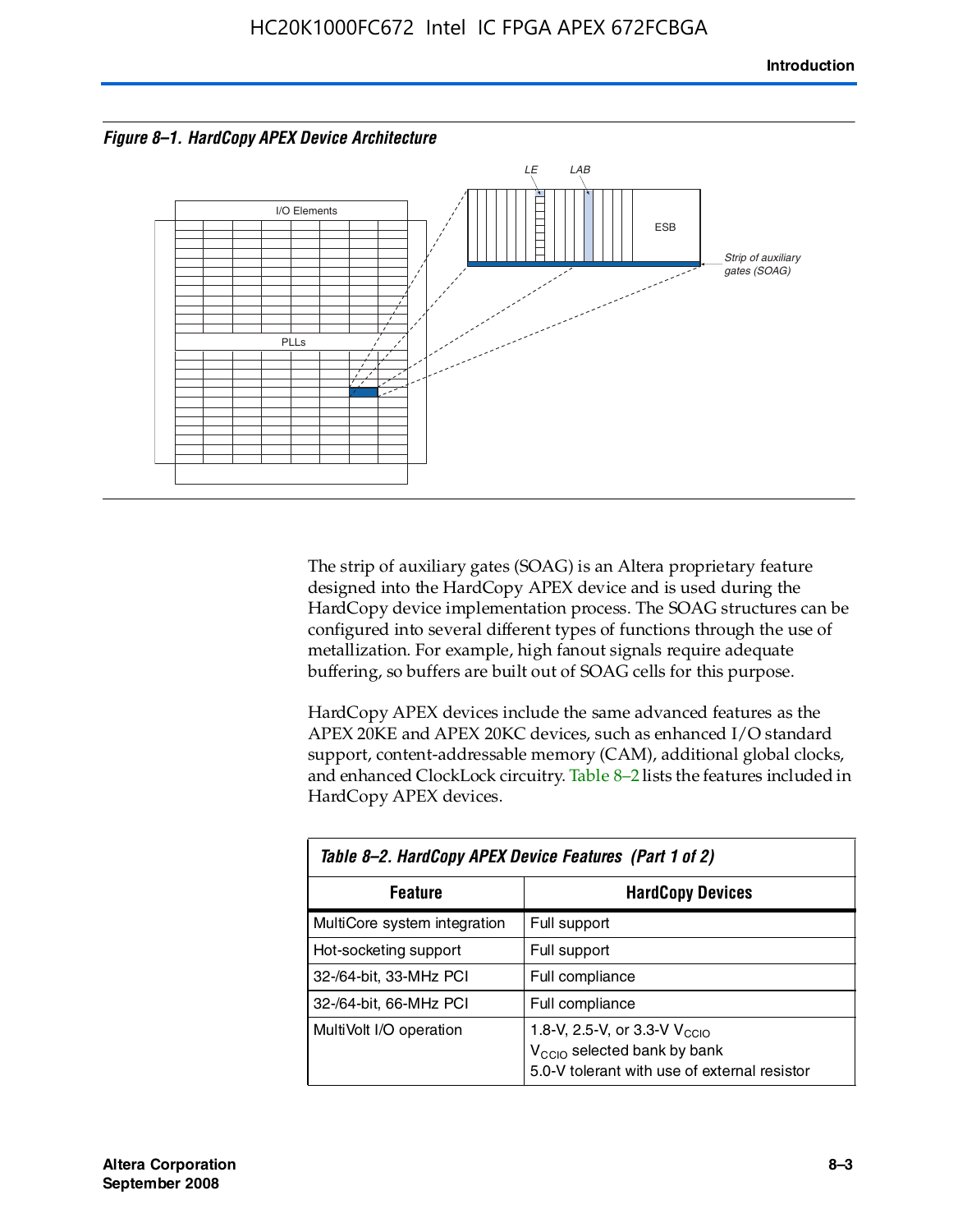| Table 8–2. HardCopy APEX Device Features (Part 2 of 2) |                                                                                                                                                                                                                                                                                |  |
|--------------------------------------------------------|--------------------------------------------------------------------------------------------------------------------------------------------------------------------------------------------------------------------------------------------------------------------------------|--|
| <b>Feature</b><br><b>HardCopy Devices</b>              |                                                                                                                                                                                                                                                                                |  |
| ClockLock support                                      | Clock delay reduction<br>$m/(n \times v)$ clock multiplication<br>Drive ClockLock output off-chip<br>External clock feedback<br>ClockShift circuitry<br>LVDS support<br>Up to four PLLs<br>ClockShift, clock phase adjustment                                                  |  |
| Dedicated clock and input pins                         | Eight                                                                                                                                                                                                                                                                          |  |
| I/O standard support                                   | 1.8-V, 2.5-V, 3.3-V, 5.0-V I/O<br>3.3-V PCI and PCI-X<br>3.3-V AGP<br><b>CTT</b><br>$GTI +$<br><b>LVCMOS</b><br><b>IVTTI</b><br>True-LVDS and LVPECL data pins<br>LVDS and LVPECL clock pins<br><b>HSTL class I</b><br>PCI-X<br>SSTL-2 class I and II<br>SSTL-3 class I and II |  |
| Memory support                                         | CAM<br>Dual-port RAM<br><b>FIFO</b><br><b>RAM</b><br><b>ROM</b>                                                                                                                                                                                                                |  |

All HardCopy APEX devices are tested using automatic test pattern generation (ATPG) vectors prior to shipment. For fully synchronous designs near 100%, fault coverage can be achieved through the built-in full-scan architecture. ATPG vectors allow the designer to focus on simulation and design verification.

Because the configuration of HardCopy APEX devices is built-in during manufacture, they cannot be configured in-system. However, if the APEX 20KE or APEC 20KC device configuration sequence must be emulated, the HardCopy APEX device has this capability.

**f all of the device features of APEX 20KE and APEX 20KC devices are** available in HardCopy APEX devices. For a detailed description of these device features, refer to the *APEX 20K Programmable Logic Device Family Data Sheet* and the *APEX 20KC Programmable Logic Device Family Data Sheet*.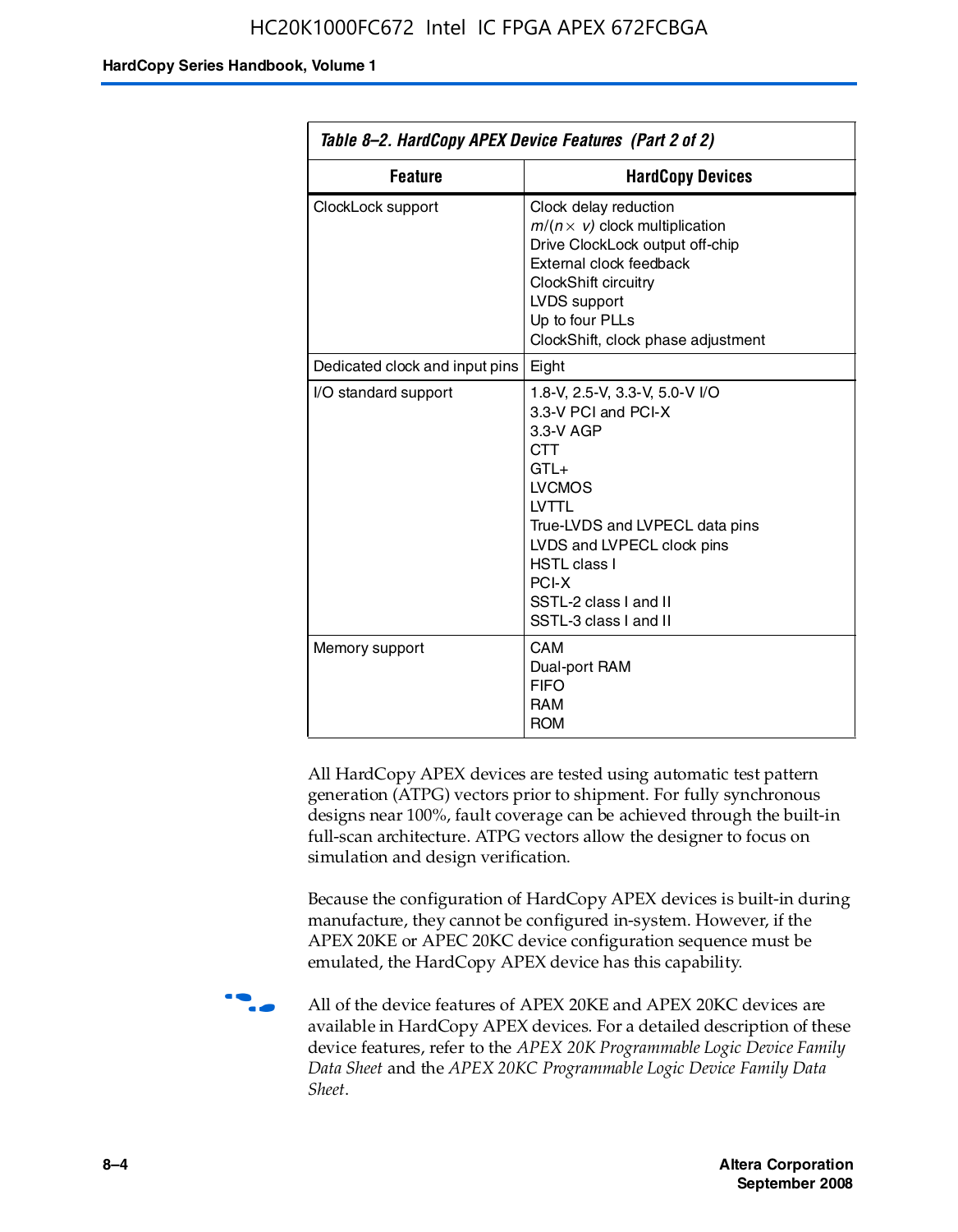#### **Differences Between HardCopy APEX and APEX 20K FPGAs**

| <b>Differences</b>   |
|----------------------|
| <b>Between</b>       |
| <b>HardCopy APEX</b> |
| and APEX 20K         |
| <b>FPGAS</b>         |

Several differences must be considered before a design is ready for implementation in HardCopy technology:

HardCopy APEX devices are only customizable at the time they are manufactured. Make sure that the original APEX 20KE or APEX 20KC device has undergone thorough testing in the end-system before deciding to proceed with migration to a HardCopy APEX device, because no changes can be made to the HardCopy APEX device after it has been manufactured.

ESBs that are configured as RAM or CAM will power-up un-initialized in the HardCopy APEX device. In the FPGA it is possible to configure, or "pre-load," the ESB memory as part of the configuration sequence, then overwrite it when the device is in normal functional mode. This pre-loaded memory feature of the FPGA is not available in HardCopy devices. If a design contains RAM or CAM with assumed data values at power-up, then the HardCopy APEX device will not operate as expected. If a design uses this feature, it should be re-compiled without the memory pre-load. ESBs configured as ROM are fully supported.

The JTAG boundary scan order in the HardCopy APEX device is different compared to the APEX 20K device. A HardCopy BSDL file that describes the re-ordered boundary scan chain should be used.

**1 The BSDL files for HardCopy APEX devices are different** from the corresponding APEX 20KE or APEX 20KC devices. Download the correct HardCopy BSDL file from Altera's website at **[www.altera.com](http://www.altera.com)**.

The advanced 0.18-μm aluminum metal process is used to support both APEX 20KE and APEX 20KC devices. The performance improvement achieved by the die size reduction and metal interconnect optimization more than offsets the need for copper in this case. Altera guarantees that a target HardCopy APEX device will provide the same or better performance as in the corresponding APEX 20KE or APEX 20KC device.

**Power-up Mode and Configuration Emulation**

Unlike their FPGA counterparts, HardCopy APEX devices do not need to be configured. However, to facilitate seamless migration, configuration can be emulated in these devices. There are three modes in which a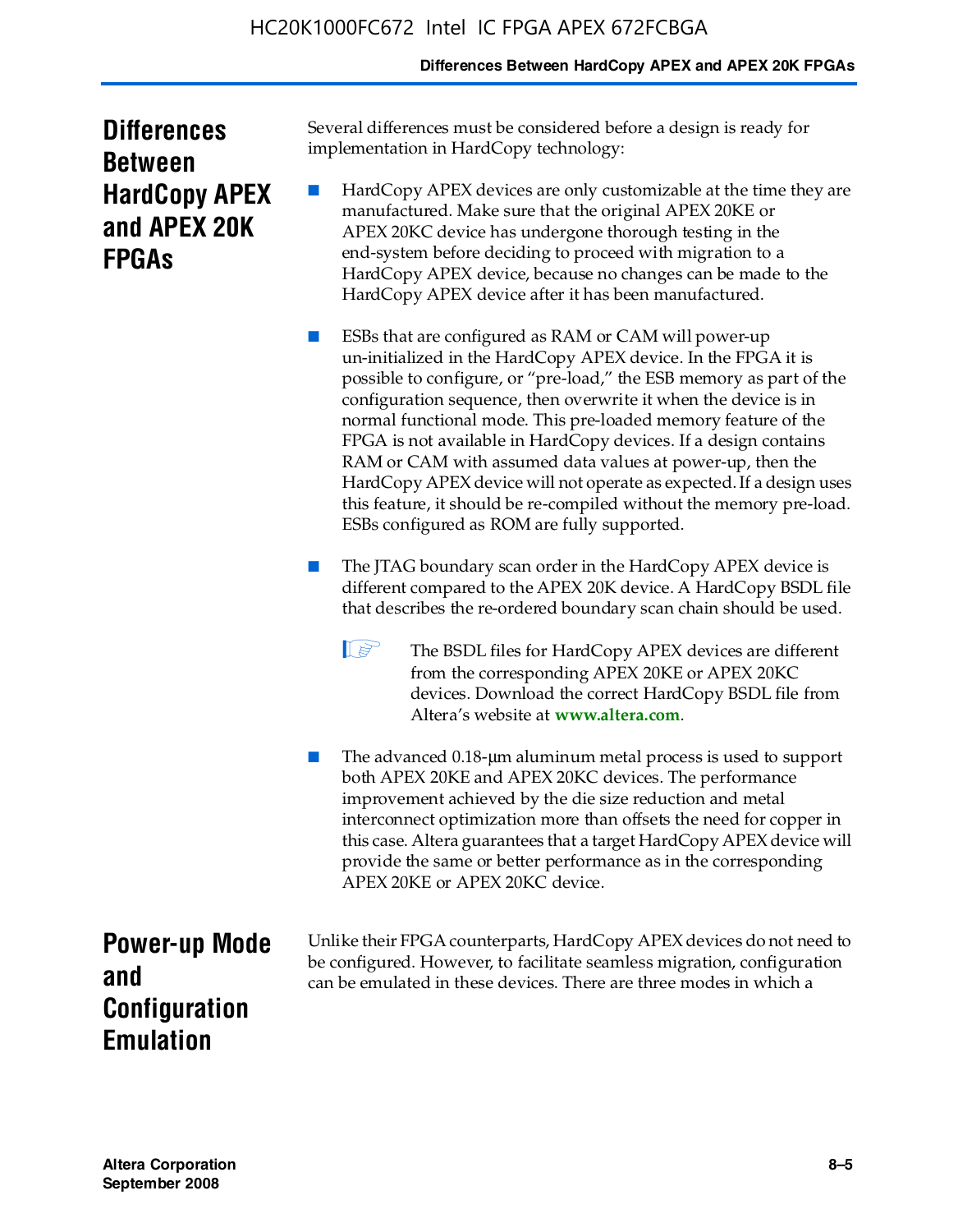HardCopy APEX device can be prepared for operation after power up: instant on, instant on after 50 ms, and configuration emulation. Each mode is described below.

■ In instant on mode, the HardCopy APEX device is available for use shortly after the device receives power. The on-chip power-on-reset (POR) circuit will set or reset all registers. The CONF\_DONE output will be tri-stated once the power-on reset has elapsed. No configuration device or configuration input signals are necessary.

■ In instant on after 50 ms mode, the HardCopy APEX device performs in a similar fashion to the Instant On mode, except that there is an additional delay of 50 ms (nominal), during which time the device is held in reset stage. The CONF DONE output is pulled low during this time and then tri-stated after the 50 ms have elapsed. No configuration devices or configuration input signals are necessary for this option.

In configuration emulation mode, the HardCopy APEX device undergoes an emulation of a full configuration sequence as if configured by an external processor or an EPC device. In this mode, the CONF\_DONE signal is tri-stated after the correct number of clock cycles. This mode may be useful where there is some dependency on the configuration sequence (for example, multi-device configuration or processor initialization). In this mode, the device expects to see all configuration control and data input signals.

#### **Speed Grades** Because HardCopy APEX devices are customized, no speed grading is performed. All HardCopy APEX devices will meet the timing requirements of the original FPGA of the fastest speed grade. Generally, HardCopy APEX devices will have a higher  $f_{MAX}$  than the corresponding FPGA, but the speed increase will vary on a design-by-design basis.

### **Quartus II-Generated Output Files**

The HardCopy migration process requires several Quartus II software-generated files. These key output files are listed and explained below.

- The SRAM Object File (**.sof**) contains all of the necessary information needed to configure a FPGA
- The Compiler Report File (.csf.rpt) is parsed to extract useful information about the design
- The Verilog atom-based netlist file (**.vo**) is used to check the HardCopy netlist
- The pin out information file (**.pin**) contains user signal names and I/O configuration information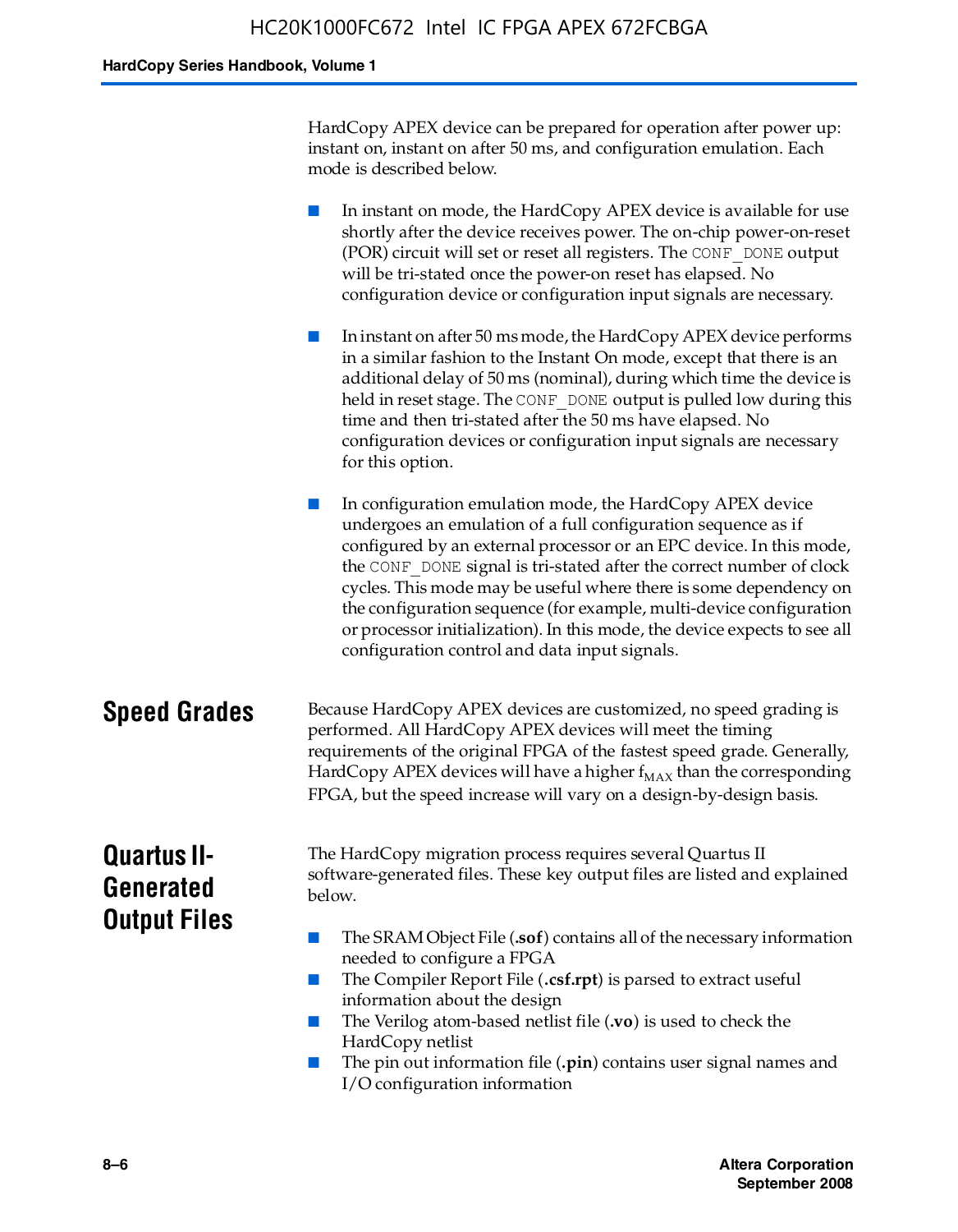- The Delay Information File (.sdo) is used to check the original FPGA timing
- A completed HardCopy timing requirements file describes all necessary timing information on the design. A template of this text file is available for download from the Altera website at **www.altera.com**.

The migration process consists of several steps. First, a netlist is constructed from the SOF. Then, the netlist is checked to ensure that the built-in scan test structures will operate correctly. The netlist is then fed into a place-and-route engine, and the design interconnect is generated. Static timing analysis ensures that all timing constraints are met, and static functional verification techniques are employed to ensure correct device migration. After successfully completing these stages, physical verification of the device takes place, and the metal mask layers are taped out to fabricate HardCopy APEX devices.

#### **Document Revision History** Table 8–3 shows the revision history for this chapter.

| Table 8–3. Document Revision History |                                                                                                           |                           |  |  |
|--------------------------------------|-----------------------------------------------------------------------------------------------------------|---------------------------|--|--|
| <b>Date and Document</b><br>Version  | <b>Changes Made</b>                                                                                       | <b>Summary of Changes</b> |  |  |
| September 2008,<br>V <sub>2.3</sub>  | Updated chapter number and metadata.                                                                      |                           |  |  |
| June 2007, v2.2                      | Minor text edits.                                                                                         |                           |  |  |
| December 2006<br>v2.1                | Updated revision history.                                                                                 |                           |  |  |
| March 2006                           | Formerly chapter 10; no content change.                                                                   |                           |  |  |
| January 2005<br>v2.0                 | Update device names and other minor textual changes                                                       |                           |  |  |
| <b>June 2003</b><br>v1.0             | Initial release of Chapter 10, Description, Architecture and<br>Features, in the HardCopy Device Handbook |                           |  |  |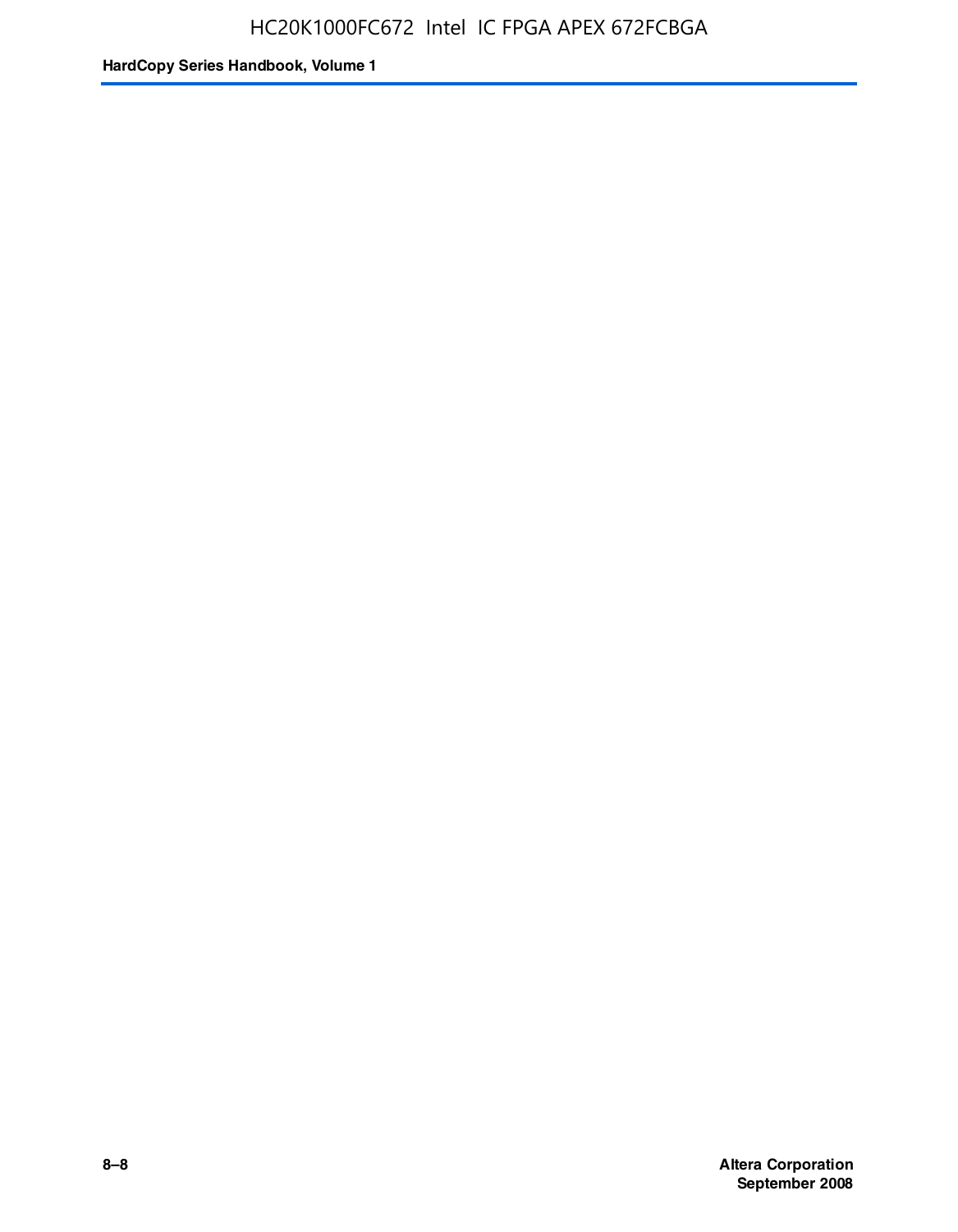

### **9. Boundary-Scan Support**

#### **H51009-2.3**

### **IEEE Std. 1149.1 (JTAG) Boundary-Scan Support**

All HardCopy devices provide JTAG boundary-scan test (BST) circuitry that complies with the IEEE Std. 1149.1-1990 specification. HardCopy® APEX™ devices support the JTAG instructions shown in Table 9–1.

**1 The BSDL files for HardCopy devices are different from the** corresponding APEX 20KE or APEX 20KC parts. Download the [correct HardCopy BSDL file from Altera's website at](http://www.altera.com)  www.altera.com.

| Table 9-1. HardCopy APEX JTAG Instructions |                                                                                                                                                                                                                                                                                |  |  |  |
|--------------------------------------------|--------------------------------------------------------------------------------------------------------------------------------------------------------------------------------------------------------------------------------------------------------------------------------|--|--|--|
| <b>JTAG Instruction</b>                    | <b>Description</b>                                                                                                                                                                                                                                                             |  |  |  |
| SAMPLE/PRELOAD                             | SAMPLE/PRELOAD allows a snapshot of signals at the device pins to be<br>captured and examined during normal device operation and permits an initial<br>data pattern to be output at the device pins. It is also used by the SignalTap <sup>®</sup><br>embedded logic analyzer. |  |  |  |
| <b>EXTEST</b>                              | Allows the external circuitry and board-level interconnections to be tested by<br>forcing a test pattern at the output pins and capturing test results at the input pins.                                                                                                      |  |  |  |
| <b>BYPASS</b>                              | Places the 1-bit bypass register between the TDI and TDO pins, which allows the<br>BST data to pass synchronously through selected devices to adjacent devices<br>during normal device operation.                                                                              |  |  |  |
| <b>USERCODE</b>                            | Selects the 32-bit USERCODE register and places it between the TDI and TDO<br>pins, allowing the USERCODE to be serially shifted out of TDO.                                                                                                                                   |  |  |  |
| <b>IDCODE</b>                              | Selects the IDCODE register and places it between the TDI and TDO pins,<br>allowing the IDCODE to be serially shifted out of TDO.                                                                                                                                              |  |  |  |

HardCopy APEX devices instruction register length is 10 bits; the USERCODE register length is 32 bits. Tables 9–2 and 9–3 show the boundary-scan register length and device IDCODE information for HardCopy devices.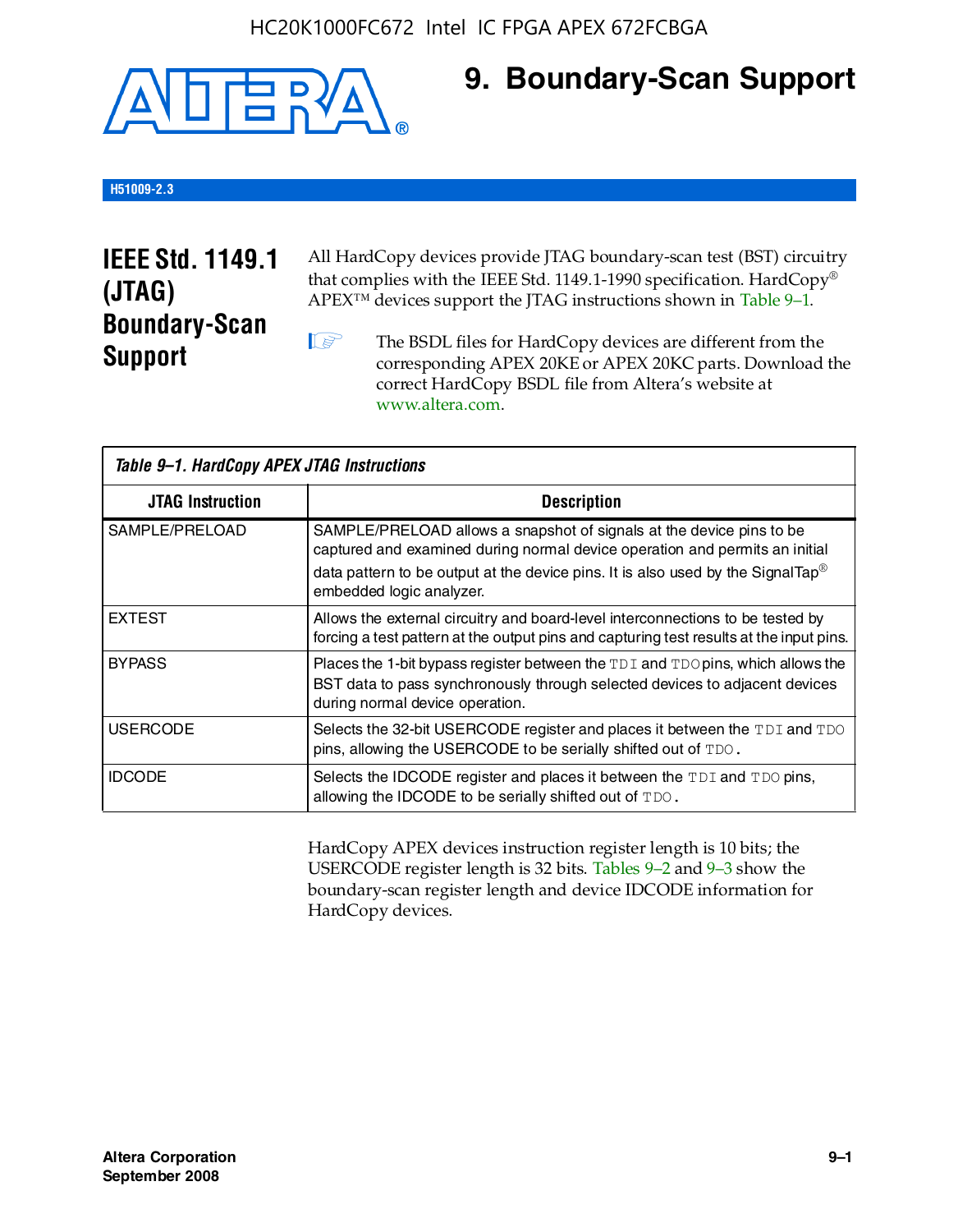### HC20K1000FC672 Intel IC FPGA APEX 672FCBGA

#### **HardCopy Series Handbook, Volume 1**

| Table 9–2. HardCopy APEX Boundary-Scan Register Length |       |  |  |  |
|--------------------------------------------------------|-------|--|--|--|
| <b>Boundary-Scan Register Length</b><br><b>Device</b>  |       |  |  |  |
| HC20K400                                               | 1,506 |  |  |  |
| HC20K600                                               | 1,806 |  |  |  |
| HC20K1000                                              | 2,190 |  |  |  |
| HC20K1500                                              | 2.502 |  |  |  |

| Table 9–3. 32-Bit HardCopy APEX Device IDCODE |                     |                        |                                                  |                  |  |
|-----------------------------------------------|---------------------|------------------------|--------------------------------------------------|------------------|--|
| <b>IDCODE (32 Bits)</b> <i>Note (1)</i>       |                     |                        |                                                  |                  |  |
| <b>Device</b>                                 | Version<br>(4 Bits) | Part Number (16 Bits)  | <b>Manufacturer</b><br><b>Identity (11 Bits)</b> | 1 (1 Bit)<br>(2) |  |
| HC20K400                                      | 0000                | 1000 0100 0000 0000    | 0110 1110<br>000                                 |                  |  |
| HC20K600                                      | 0000                | 1000 0110 0000 0000    | 000 0110 1110                                    |                  |  |
| HC20K1000                                     | 0000                | 1001 0000 0000 0000    | 000 0110 1110                                    |                  |  |
| HC20K1500                                     | 0000                | 1001 0101 0000<br>0000 | 0110 1110<br>000                                 |                  |  |

*Notes to Table 9–3:*

(1) The most significant bit (MSB) is on the left.

(2) The IDCODE's least significant bit (LSB) is always 1.

Figure 9–1 shows the timing requirements for the JTAG signals.



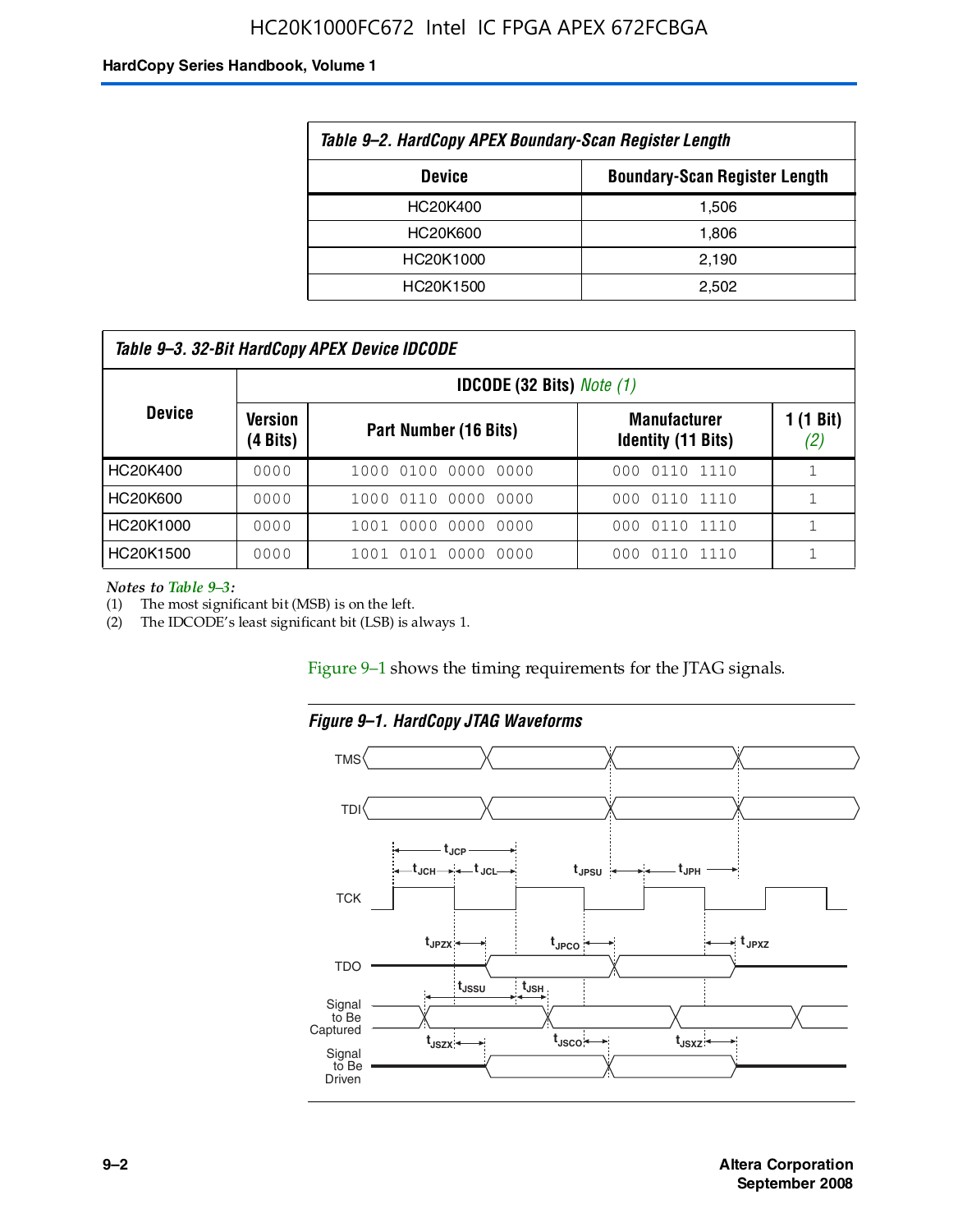Table 9–4 shows the JTAG timing parameters and values for HardCopy devices.

| Table 9-4. HardCopy APEX JTAG Timing Parameters and Values |                                                |     |     |      |  |
|------------------------------------------------------------|------------------------------------------------|-----|-----|------|--|
| <b>Symbol</b>                                              | <b>Parameter</b>                               | Min | Max | Unit |  |
| t <sub>JCP</sub>                                           | <b>TCK clock period</b>                        | 100 |     | ns   |  |
| t <sub>JCH</sub>                                           | <b>TCK clock high time</b>                     | 50  |     | ns   |  |
| t <sub>JCL</sub>                                           | <b>TCK clock low time</b>                      | 50  |     | ns   |  |
| t <sub>JPSU</sub>                                          | JTAG port setup time                           | 20  |     | ns   |  |
| $t_{\rm JPH}$                                              | JTAG port hold time                            | 45  |     | ns   |  |
| t <sub>JPCO</sub>                                          | JTAG port clock to output                      |     | 25  | ns   |  |
| t <sub>JPZX</sub>                                          | JTAG port high impedance to valid output       |     | 25  | ns   |  |
| t <sub>JPXZ</sub>                                          | JTAG port valid output to high impedance       |     | 25  | ns   |  |
| t <sub>JSSU</sub>                                          | Capture register setup time                    | 20  |     | ns   |  |
| t <sub>usн</sub>                                           | Capture register hold time                     | 45  |     | ns   |  |
| t <sub>usco</sub>                                          | Update register clock to output                |     | 35  | ns   |  |
| t <sub>JSZX</sub>                                          | Update register high impedance to valid output |     | 35  | ns   |  |
| t <sub>JSXZ</sub>                                          | Update register valid output to high impedance |     | 35  | ns   |  |



**f** For more information about using JTAG BST circuitry in Altera devices, refer to *Application Note 39 (IEEE Std. 1149.1 (JTAG) Boundary-Scan Testing in Altera Devices*.

### **Document Revision History**

Table 9–5 shows the revision history for this chapter.

| Table 9–5. Document Revision History (Part 1 of 2) |                                         |                           |  |
|----------------------------------------------------|-----------------------------------------|---------------------------|--|
| <b>Date and Document</b><br><b>Version</b>         | <b>Changes Made</b>                     | <b>Summary of Changes</b> |  |
| September 2008,<br>V <sub>2.3</sub>                | Updated chapter number and metadata.    |                           |  |
| June 2007, v2.2                                    | Minor text edits.                       |                           |  |
| December 2006<br>v2.1                              | Updated revision history.               | Updated revision history. |  |
| March 2006                                         | Formerly chapter 11; no content change. |                           |  |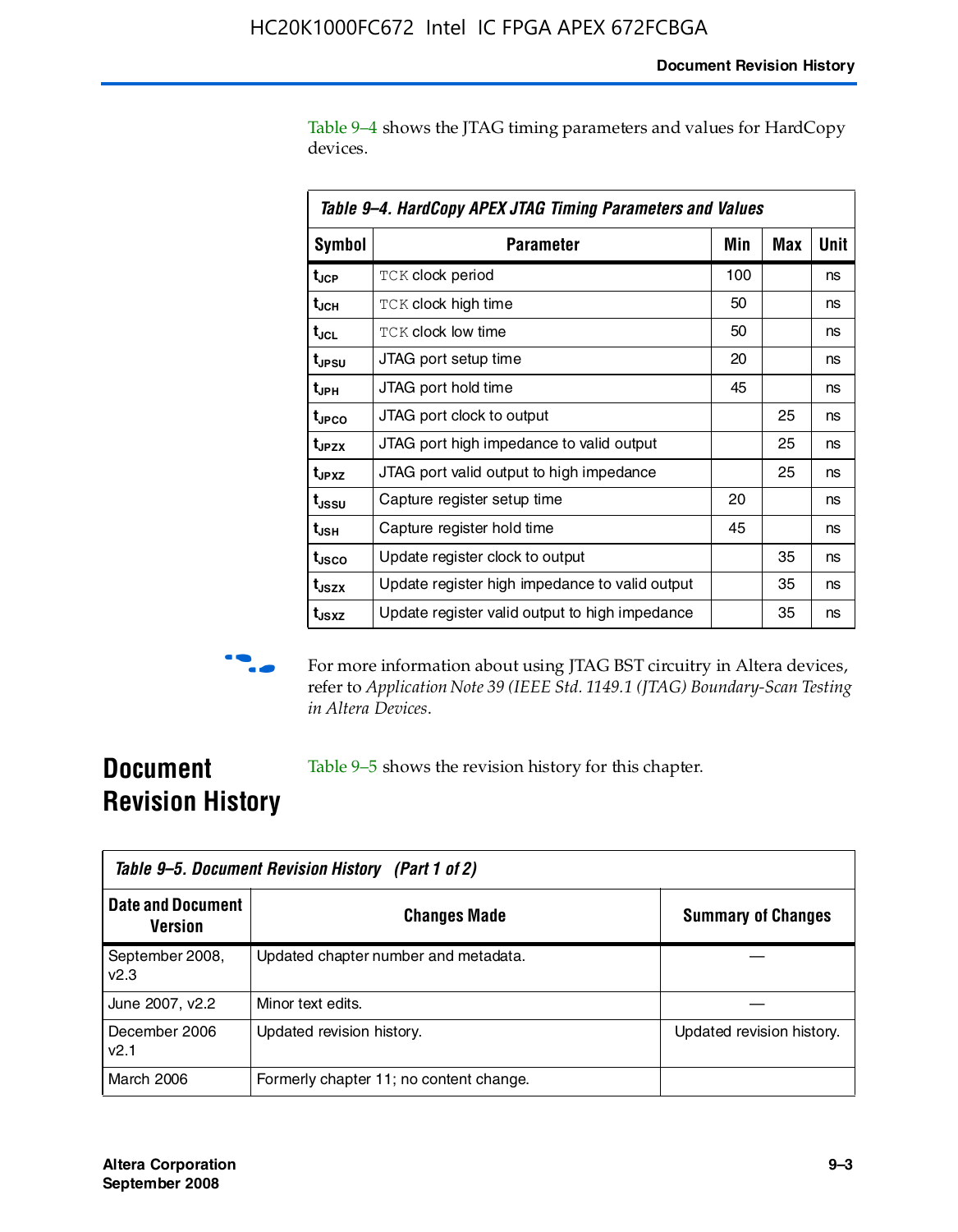| Table 9–5. Document Revision History (Part 2 of 2) |                                                                                     |                           |  |  |
|----------------------------------------------------|-------------------------------------------------------------------------------------|---------------------------|--|--|
| <b>Date and Document</b><br>Version                | <b>Changes Made</b>                                                                 | <b>Summary of Changes</b> |  |  |
| January 2005<br>v2.0                               | Update device names and other minor textual changes.                                |                           |  |  |
| June 2003<br>v1.0                                  | Initial release of <i>Boundary-Scan Support</i> in the HardCopy<br>Device Handbook. |                           |  |  |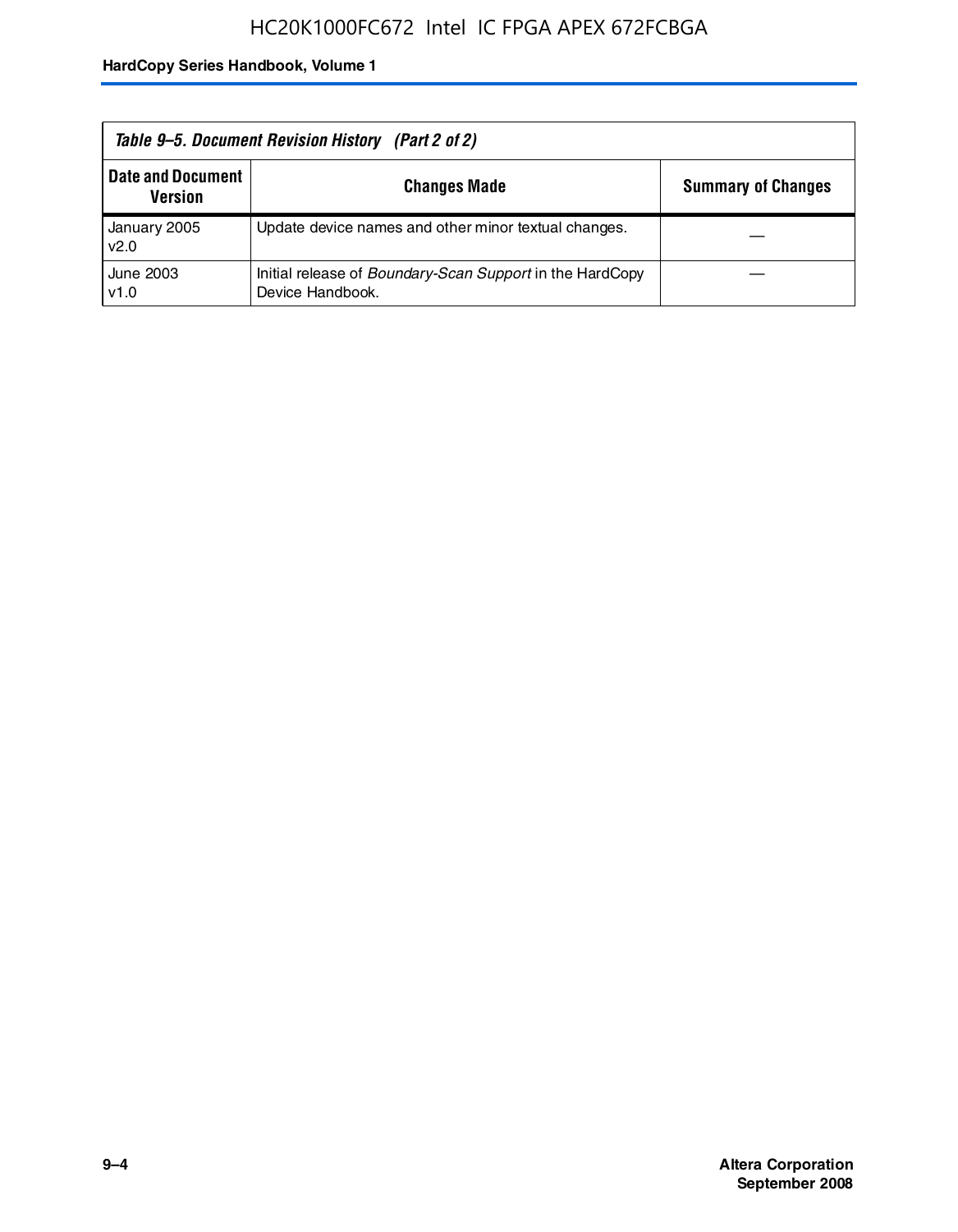

# **10. Operating Conditions**

#### **H51010-2.3**

### **Recommended Operating Conditions**

Tables 10–1 through 10–4 provide information on absolute maximum ratings, recommended operating conditions, DC operating conditions, and capacitance for 1.8-V HardCopy® APEX<sup>TM</sup> devices.

| Table 10–1. HardCopy APEX Device Absolute Maximum Ratings Note (1) |                            |                              |        |     |             |  |
|--------------------------------------------------------------------|----------------------------|------------------------------|--------|-----|-------------|--|
| Symbol                                                             | <b>Parameter</b>           | <b>Conditions</b>            | Min    | Max | <b>Unit</b> |  |
| <b>V<sub>CCINT</sub></b>                                           | Supply voltage             | With respect to ground $(2)$ | $-0.5$ | 2.5 | v           |  |
| V <sub>CCIO</sub>                                                  |                            |                              | $-0.5$ | 4.6 | ν           |  |
| $V_1$                                                              | DC input voltage           |                              | $-0.5$ | 4.6 | v           |  |
| $I_{OUT}$                                                          | DC output current, per pin |                              | $-25$  | 25  | mA          |  |
| $\mathsf{T}_{\text{STG}}$                                          | Storage temperature        | No bias                      | $-65$  | 150 | °€          |  |
| $T_{\sf AMB}$                                                      | Ambient temperature        | Under bias                   | $-65$  | 135 | °C          |  |
| $T_{\rm J}$                                                        | Junction temperature       | BGA packages, under bias     |        | 135 | °C          |  |

|                    | Table 10–2. HardCopy APEX Device Recommended Operating Conditions |                    |                  |                   |              |  |  |
|--------------------|-------------------------------------------------------------------|--------------------|------------------|-------------------|--------------|--|--|
| Symbol             | <b>Parameter</b>                                                  | <b>Conditions</b>  | Min              | Max               | Unit         |  |  |
| $V_{\text{CCINT}}$ | Supply voltage for internal<br>logic and input buffers            | (3), (4)           | 1.71<br>(1.71)   | 1.89<br>(1.89)    | $\vee$       |  |  |
| V <sub>CCIO</sub>  | Supply voltage for output<br>buffers, 3.3-V operation             | (3), (4)           | 3.00<br>(3.00)   | 3.60<br>(3.60)    | $\vee$       |  |  |
|                    | Supply voltage for output<br>buffers, 2.5-V operation             | (3), (4)           | 2.375<br>(2.375) | 2.625<br>(2.625)  | $\vee$       |  |  |
| $V_1$              | Input voltage                                                     | (2), (5)           | $-0.5$           | 4.1               | $\vee$       |  |  |
| $V_{\rm O}$        | Output voltage                                                    |                    | 0                | V <sub>CCIO</sub> | $\vee$       |  |  |
| $T_{\rm J}$        | Junction temperature                                              | For commercial use | 0                | 85                | $^{\circ}$ C |  |  |
|                    |                                                                   | For industrial use | $-40$            | 100               | $^{\circ}$ C |  |  |
| $t_{R}$            | Input rise time (10% to 90%)                                      |                    |                  | 40                | ns           |  |  |
| $t_F$              | Input fall time $(90\% \text{ to } 10\%)$                         |                    |                  | 40                | ns           |  |  |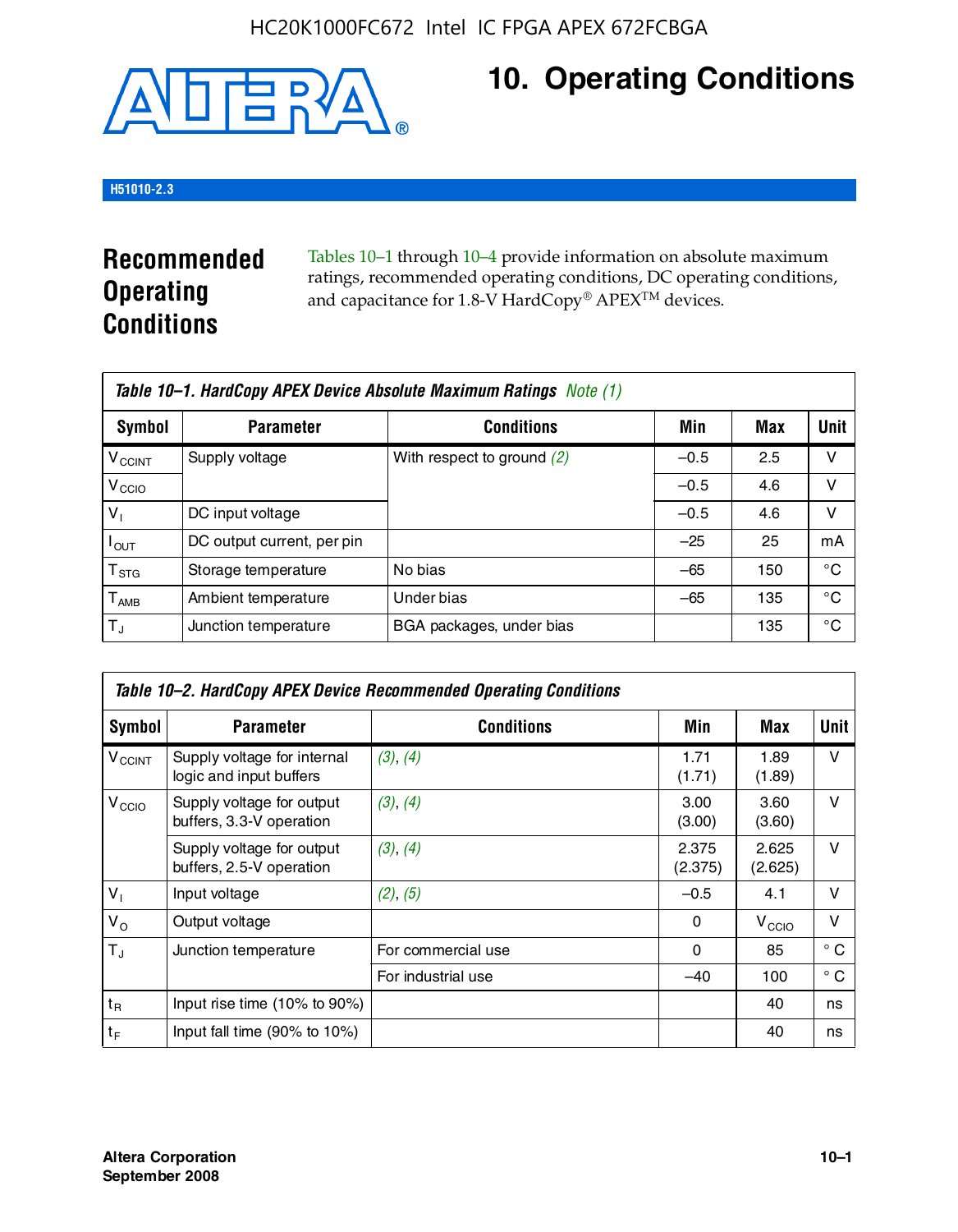|                 | Table 10–3. HardCopy APEX Device DC Operating Conditions (Part 1 of 2) Notes $(6)$ , $(7)$ , $(8)$ |                                                                        |                                          |     |                                         |      |
|-----------------|----------------------------------------------------------------------------------------------------|------------------------------------------------------------------------|------------------------------------------|-----|-----------------------------------------|------|
| Symbol          | <b>Parameter</b>                                                                                   | <b>Conditions</b>                                                      | Min                                      | Typ | Max                                     | Unit |
| $V_{\text{IH}}$ | High-level LVTTL, CMOS, or<br>3.3-V PCI input voltage                                              |                                                                        | 1.7,<br>$0.5 \times V_{\text{CCIO}}$ (8) |     | 4.1                                     | v    |
| $V_{IL}$        | Low-level LVTTL. CMOS. or<br>3.3-V PCI input voltage                                               |                                                                        | $-0.5$                                   |     | 0.8,<br>$0.3 \times V_{\text{CCIO}}(8)$ | v    |
| $V_{OH}$        | 3.3-V high-level LVTTL output<br>voltage                                                           | $I_{OH} = -12$ mA DC,<br>$V_{\text{CCIO}} = 3.00 \text{ V} (9)$        | 2.4                                      |     |                                         | v    |
|                 | 3.3-V high-level LVCMOS<br>output voltage                                                          | $I_{OH} = -0.1$ mA DC,<br>$V_{\text{CCIO}} = 3.00 \text{ V} (9)$       | $V_{\text{CCIO}} - 0.2$                  |     |                                         | v    |
|                 | 3.3-V high-level PCI output<br>voltage                                                             | $I_{OH} = -0.5$ mA DC,<br>$V_{\text{CCIO}} = 3.00$ to 3.60 V<br>(9)    | $0.9 \times V_{\text{CCIO}}$             |     |                                         | v    |
|                 | 2.5-V high-level output<br>voltage                                                                 | $I_{OH} = -0.1$ mA DC,<br>$V_{\text{CCIO}} = 2.30 V (9)$               | 2.1                                      |     |                                         | v    |
|                 |                                                                                                    | $I_{OH} = -1$ mA DC,<br>$V_{\text{CCIO}} = 2.30 \text{ V} (9)$         | 2.0                                      |     |                                         | v    |
|                 |                                                                                                    | $I_{OH} = -2$ mA DC,<br>$V_{\text{CCIO}} = 2.30 \text{ V} (9)$         | 1.7                                      |     |                                         | v    |
| $V_{OL}$        | 3.3-V low-level LVTTL output<br>voltage                                                            | $I_{OL}$ = 12 mA DC,<br>$V_{\text{CCIO}} = 3.00 V (10)$                |                                          |     | 0.4                                     | v    |
|                 | 3.3-V low-level LVCMOS<br>output voltage                                                           | $I_{OL} = 0.1$ mA DC,<br>$V_{\text{CCIO}} = 3.00 \text{ V} (10)$       |                                          |     | 0.2                                     | v    |
|                 | 3.3-V low-level PCI output<br>voltage                                                              | $I_{OL}$ = 1.5 mA DC,<br>$V_{\text{CCIO}} = 3.00$ to 3.60 V<br>(10)    |                                          |     | $0.1 \times V_{\text{CCIO}}$            | v    |
|                 | 2.5-V low-level output voltage                                                                     | $I_{OL} = 0.1$ mA DC,<br>$V_{\text{CCIO}} = 2.30 \text{ V} (10)$       |                                          |     | 0.2                                     | v    |
|                 |                                                                                                    | $I_{OL}$ = 1 mA DC,<br>$V_{\text{CCIO}} = 2.30 V (10)$                 |                                          |     | 0.4                                     | v    |
|                 |                                                                                                    | $I_{OL}$ = 2 mA DC,<br>$V_{\text{CCIO}} = 2.30 \text{ V} (10)$         |                                          |     | 0.7                                     | v    |
| Ъ.              | Input pin leakage current (11)                                                                     | $V_1 = 4.1$ to $-0.5$ V                                                | $-10$                                    |     | 10                                      | μA   |
| $I_{OZ}$        | Tri-stated I/O pin leakage<br>current (11)                                                         | $V_0 = 4.1$ to $-0.5$ V                                                | $-10$                                    |     | 10                                      | μA   |
| $I_{CC0}$       | V <sub>CC</sub> supply current (standby)<br>(All ESBs in power-down<br>mode)                       | $V_1$ = ground, no load,<br>no toggling inputs,<br>-7 speed grade      |                                          | 10  |                                         | mA   |
|                 |                                                                                                    | $V_1$ = ground, no load,<br>no toggling inputs,<br>-8, -9 speed grades |                                          | 5   |                                         | mA   |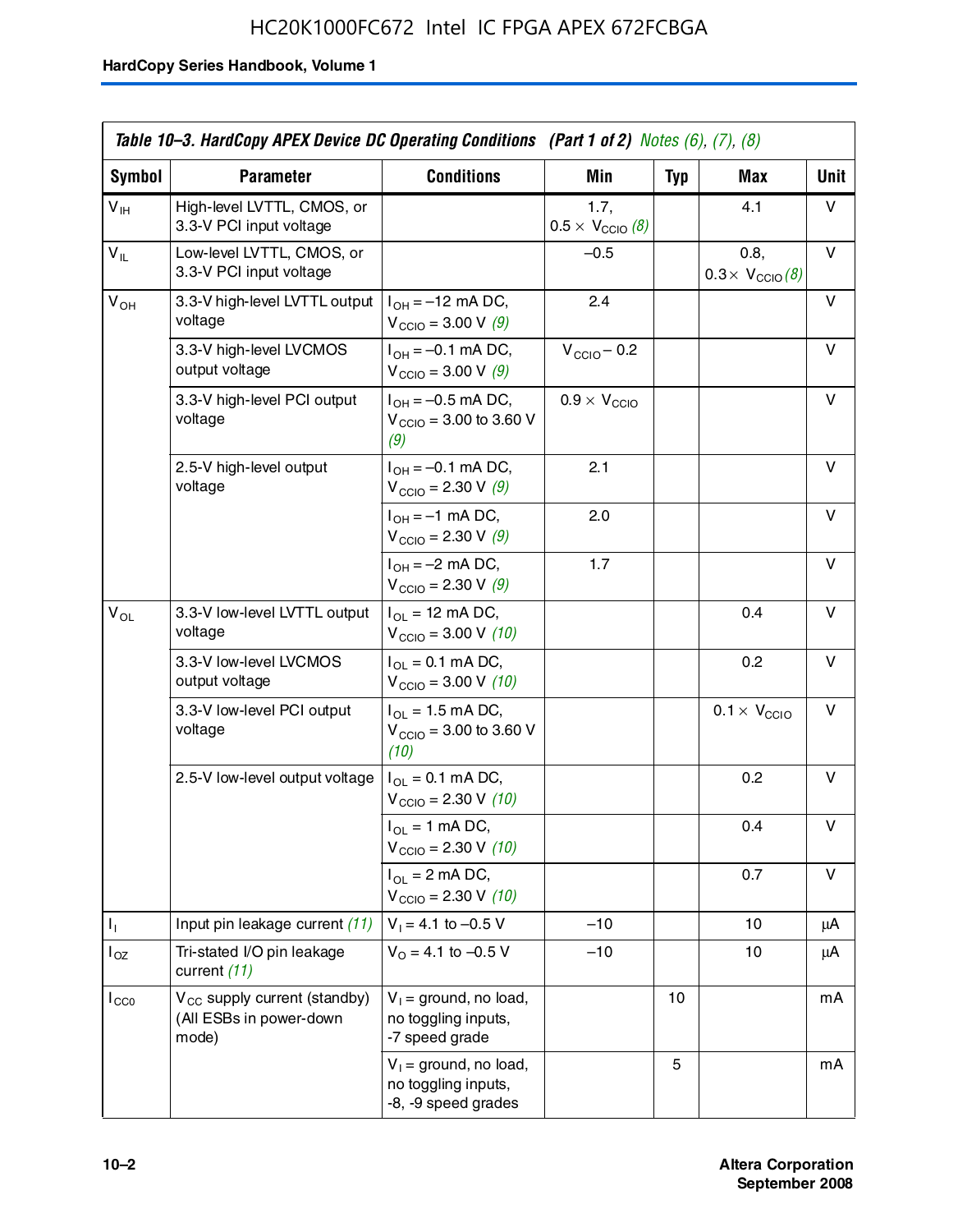#### **Recommended Operating Conditions**

|            | Table 10-3. HardCopy APEX Device DC Operating Conditions (Part 2 of 2) Notes (6), (7), (8) |                                          |     |     |     |           |  |
|------------|--------------------------------------------------------------------------------------------|------------------------------------------|-----|-----|-----|-----------|--|
| Symbol     | <b>Parameter</b>                                                                           | <b>Conditions</b>                        | Min | Typ | Max | Unit      |  |
| $R_{CONF}$ | Value of I/O pin pull-up<br>resistor before and during<br>configuration emulation          | $V_{\text{CCIO}} = 3.0 \text{ V} (12)$   | 20  |     | 50  | $k\Omega$ |  |
|            |                                                                                            | $V_{\text{CCIO}} = 2.375 \text{ V}$ (12) | 30  |     | 80  | $k\Omega$ |  |
|            |                                                                                            | $V_{\text{CCIO}} = 1.71 \text{ V}$ (12)  | 60  |     | 150 | $k\Omega$ |  |

|                    | <b>Table 10–4. HardCopy APEX Device Capacitance</b> Note (13) |                              |     |            |     |  |
|--------------------|---------------------------------------------------------------|------------------------------|-----|------------|-----|--|
| Symbol             | <b>Parameter</b>                                              | <b>Conditions</b>            | Min | <b>Typ</b> | Max |  |
| $C_{\text{IN}}$    | Input capacitance                                             | $V_{IN} = 0$ V, f = 1.0 MHz  |     | 8          | pF  |  |
| $C_{\text{INCLK}}$ | Input capacitance on<br>dedicated clock pin                   | $V_{IN} = 0$ V, f = 1.0 MHz  |     | 12         | pF  |  |
| $C_{OUT}$          | Output capacitance                                            | $V_{OUT} = 0$ V, f = 1.0 MHz |     | 8          | pF  |  |

#### *Notes to Table 10–1 through 10–4:*

- (1) Refer to the *Operating Requirements for Altera Devices Data Sheet*.
- (2) Minimum DC input is –0.5 V. During transitions, the inputs may undershoot to –0.5 V or overshoot to 4.6 V for input currents less than 100 mA and periods shorter than 20 ns.
- (3) Numbers in parentheses are for industrial-temperature-range devices.
- (4) Maximum  $V_{CC}$  rise time is 100 ms, and  $V_{CC}$  must rise monotonically.
- (5) All pins (including dedicated inputs, clock, I/O, and JTAG pins) may be driven before  $V_{\text{CCINT}}$  and  $V_{\text{CCIO}}$  are powered.
- (6) Typical values are for  $T_A = 25^{\circ}$  C,  $V_{CCTNT} = 1.8$  V, and  $V_{CCTO} = 1.8$  V, 2.5 V, or 3.3 V.
- (7) These values are specified under the HardCopy device recommended operating conditions, as shown in Table 10–2 on page 10–1.
- (8) Refer to *AN 117: Using Selectable I/O Standards in Altera Devices* for the V<sub>IH</sub>, V<sub>IL</sub>, V<sub>OH</sub>, V<sub>OL</sub>, and I<sub>I</sub> parameters when  $V_{\text{CCIO}} = 1.8 \text{ V}$ .
- (9) The APEX 20KE input buffers are compatible with 1.8-V, 2.5-V and 3.3-V (LVTTL and LVCMOS) signals. Additionally, the input buffers are 3.3-V PCI compliant. Input buffers also meet specifications for GTL+, CTT, AGP, SSTL-2, SSTL-3, and HSTL.
- (10) The  $I_{OH}$  parameter refers to high-level TTL, PCI, or CMOS output current.
- (11) This value is specified for normal device operation. The value may vary during power-up.
- (12) Pin pull-up resistance values will be lower if an external source drives the pin higher than  $V_{CCIO}$ .
- (13) Capacitance is sample-tested only.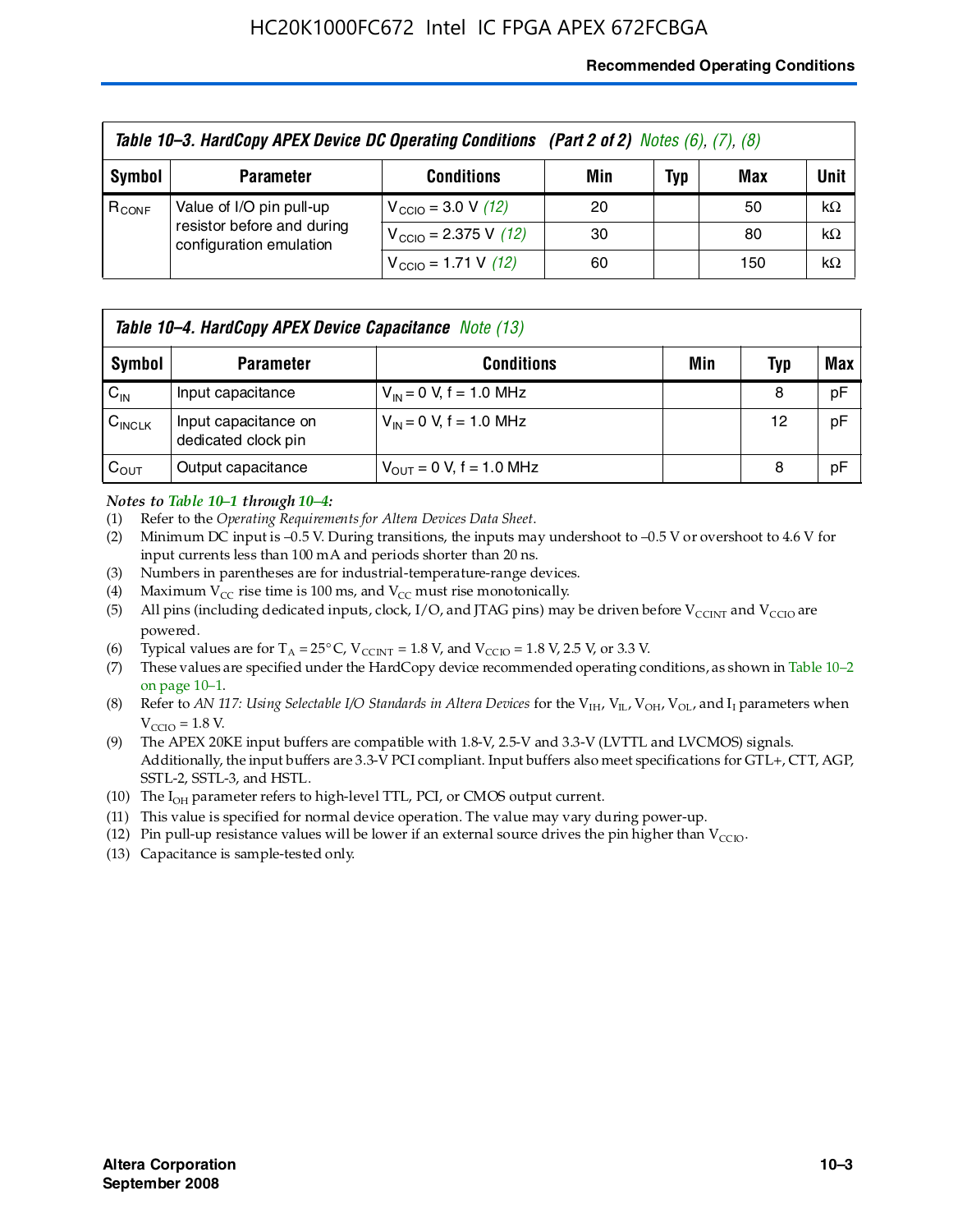Tables 10–5 through 10–20 list the DC operating specifications for the supported I/O standards. These tables list minimal specifications only; HardCopy devices may exceed these specifications.

|                           | Table 10-5. LVTTL I/O Specifications |                                                                 |                |                         |              |  |  |  |  |
|---------------------------|--------------------------------------|-----------------------------------------------------------------|----------------|-------------------------|--------------|--|--|--|--|
| Symbol                    | <b>Parameter</b>                     | <b>Conditions</b>                                               | <b>Minimum</b> | <b>Maximum</b>          | <b>Units</b> |  |  |  |  |
| V <sub>CCIO</sub>         | Output supply<br>voltage             |                                                                 | 3.0            | 3.6                     | $\vee$       |  |  |  |  |
| $V_{\text{IH}}$           | High-level input<br>voltage          |                                                                 | 2.0            | $V_{\text{CCIO}} + 0.3$ | $\vee$       |  |  |  |  |
| $V_{IL}$                  | Low-level input<br>voltage           |                                                                 | $-0.3$         | 0.8                     | v            |  |  |  |  |
| $\mathsf{I}_{\mathsf{I}}$ | Input pin leakage<br>current         | $V_{IN} = 0$ V or 3.3 V                                         | $-10$          | 10                      | μA           |  |  |  |  |
| $V_{OH}$                  | High-level output<br>voltage         | $I_{OH} = -12$ mA,<br>$V_{\text{CCIO}} = 3.0 V(1)$              | 2.4            |                         | v            |  |  |  |  |
| $V_{OL}$                  | Low-level output<br>voltage          | $I_{\Omega I} = 12 \text{ mA}$<br>$V_{\text{CCIO}} = 3.0 V (2)$ |                | 0.4                     | $\vee$       |  |  |  |  |

|                   | Table 10-6. LVCMOS I/O Specifications |                                                           |                         |                         |              |  |  |  |  |
|-------------------|---------------------------------------|-----------------------------------------------------------|-------------------------|-------------------------|--------------|--|--|--|--|
| <b>Symbol</b>     | <b>Parameter</b>                      | <b>Conditions</b>                                         | <b>Minimum</b>          | <b>Maximum</b>          | <b>Units</b> |  |  |  |  |
| V <sub>CCIO</sub> | Power supply<br>voltage range         |                                                           | 3.0                     | 3.6                     | v            |  |  |  |  |
| $V_{\text{IH}}$   | High-level input<br>voltage           |                                                           | 2.0                     | $V_{\text{CCIO}} + 0.3$ | $\vee$       |  |  |  |  |
| $V_{IL}$          | Low-level input<br>voltage            |                                                           | $-0.3$                  | 0.8                     | $\vee$       |  |  |  |  |
| H,                | Input pin leakage<br>current          | $V_{IN} = 0$ V or 3.3 V                                   | $-10$                   | 10                      | μA           |  |  |  |  |
| $V_{OH}$          | High-level output<br>voltage          | $V_{\text{CCIO}} = 3.0 V$<br>$I_{OH} = -0.1$ mA $(1)$     | $V_{\text{CCIO}} - 0.2$ |                         | $\vee$       |  |  |  |  |
| $V_{OL}$          | Low-level output<br>voltage           | $V_{\text{CCIO}} = 3.0 V$<br>$I_{\text{OL}} = 0.1$ mA (2) |                         | 0.2                     | $\vee$       |  |  |  |  |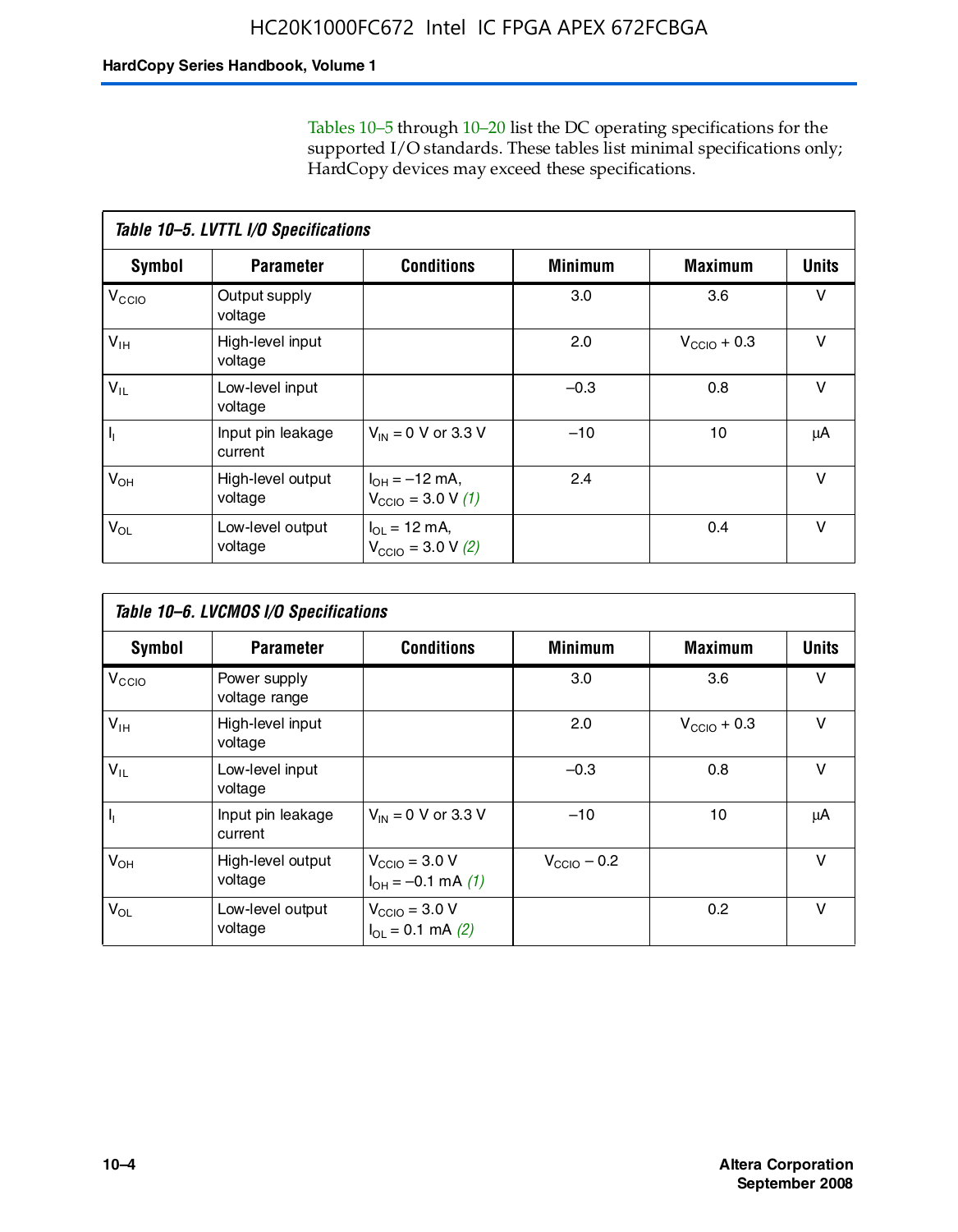#### **Recommended Operating Conditions**

|                         | Table 10-7. 2.5-V I/O Specifications |                                      |                |                         |              |
|-------------------------|--------------------------------------|--------------------------------------|----------------|-------------------------|--------------|
| Symbol                  | <b>Parameter</b>                     | <b>Conditions</b>                    | <b>Minimum</b> | <b>Maximum</b>          | <b>Units</b> |
| V <sub>CCIO</sub>       | Output supply<br>voltage             |                                      | 2.375          | 2.625                   | v            |
| $V_{\text{IH}}$         | High-level input<br>voltage          |                                      | 1.7            | $V_{\text{CCIO}} + 0.3$ | $\vee$       |
| $V_{IL}$                | Low-level input<br>voltage           |                                      | $-0.3$         | 0.7                     | $\vee$       |
| $\mathsf{I}_\mathrm{I}$ | Input pin leakage<br>current         | $V_{IN} = 0$ V or 3.3 V              | $-10$          | 10                      | μA           |
| $V_{OH}$                | High-level output                    | $I_{OH} = -0.1$ mA $(1)$             | 2.1            |                         | $\vee$       |
|                         | voltage                              | $I_{OH} = -1$ mA $(1)$               | 2.0            |                         | V            |
|                         |                                      | $I_{OH} = -2$ mA (1)                 | 1.7            |                         | $\vee$       |
| $V_{OL}$                | Low-level output                     | $I_{\text{OL}} = 0.1 \text{ mA}$ (2) |                | 0.2                     | v            |
|                         | voltage                              | $I_{OL} = 1$ mA (2)                  |                | 0.4                     | $\vee$       |
|                         |                                      | $I_{\Omega I} = 2$ mA (2)            |                | 0.7                     | v            |

|                   | Table 10-8. 1.8-V I/O Specifications |                         |                               |                               |              |  |  |  |  |
|-------------------|--------------------------------------|-------------------------|-------------------------------|-------------------------------|--------------|--|--|--|--|
| Symbol            | <b>Parameter</b>                     | <b>Conditions</b>       | <b>Minimum</b>                | <b>Maximum</b>                | <b>Units</b> |  |  |  |  |
| V <sub>CCIO</sub> | Output supply<br>voltage             |                         | 1.7                           | 1.9                           | v            |  |  |  |  |
| $V_{IH}$          | High-level input<br>voltage          |                         | $0.65 \times V_{\text{CCIO}}$ | $V_{\text{CCIO}} + 0.3$       | v            |  |  |  |  |
| $V_{IL}$          | Low-level input<br>voltage           |                         |                               | $0.35 \times V_{\text{CCIO}}$ | $\vee$       |  |  |  |  |
| $\mathbf{l}_{1}$  | Input pin leakage<br>current         | $V_{IN} = 0$ V or 3.3 V | $-10$                         | 10                            | μA           |  |  |  |  |
| $V_{OH}$          | High-level output<br>voltage         | $I_{OH} = -2$ mA (1)    | $V_{\text{CCIO}} - 0.45$      |                               | v            |  |  |  |  |
| $V_{OL}$          | Low-level output<br>voltage          | $I_{\Omega}$ = 2 mA (2) |                               | 0.45                          | $\vee$       |  |  |  |  |

| Table 10-9. 3.3-V PCI Specifications (Part 1 of 2) |                             |                   |                              |                |                         |       |  |
|----------------------------------------------------|-----------------------------|-------------------|------------------------------|----------------|-------------------------|-------|--|
| Symbol                                             | <b>Parameter</b>            | <b>Conditions</b> | <b>Minimum</b>               | <b>Typical</b> | <b>Maximum</b>          | Units |  |
| V <sub>CIO</sub>                                   | I/O supply voltage          |                   | 3.0                          | 3.3            | 3.6                     |       |  |
| $V_{\text{IH}}$                                    | High-level input<br>voltage |                   | $0.5 \times V_{\text{CCIO}}$ |                | $V_{\text{CCIO}} + 0.5$ |       |  |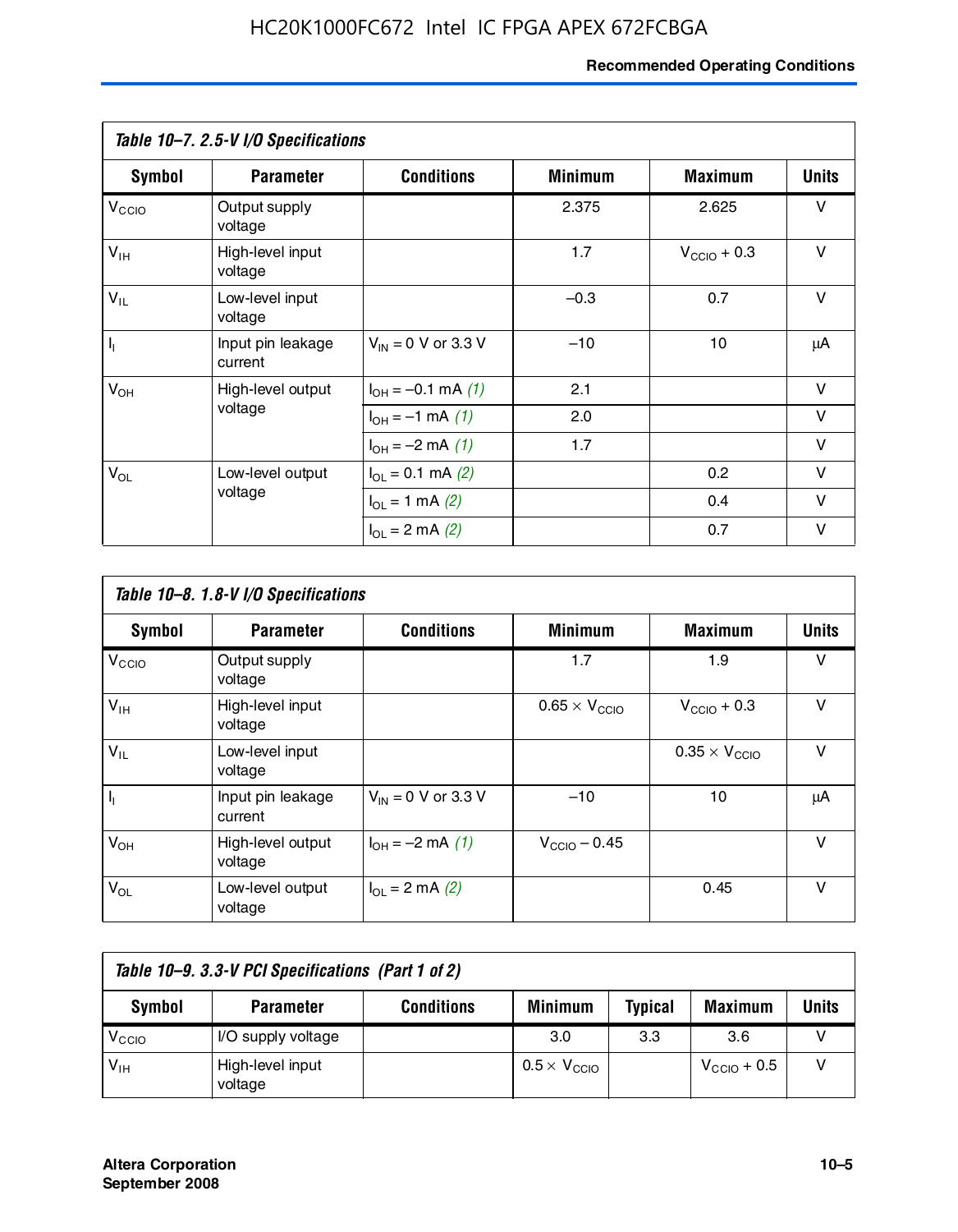### HC20K1000FC672 Intel IC FPGA APEX 672FCBGA

| Table 10–9. 3.3-V PCI Specifications (Part 2 of 2) |                              |                                        |                              |         |                              |              |  |
|----------------------------------------------------|------------------------------|----------------------------------------|------------------------------|---------|------------------------------|--------------|--|
| Symbol                                             | <b>Parameter</b>             | <b>Conditions</b>                      | <b>Minimum</b>               | Typical | <b>Maximum</b>               | <b>Units</b> |  |
| $V_{IL}$                                           | Low-level input<br>voltage   |                                        | $-0.5$                       |         | $0.3 \times V_{\text{CCIO}}$ | v            |  |
|                                                    | Input pin leakage<br>current | $0 < V_{IN} < V_{CCIO}$                | $-10$                        |         | 10                           | μA           |  |
| $V_{OH}$                                           | High-level output<br>voltage | $I_{\text{OUT}} = -500 \mu A$          | $0.9 \times V_{\text{CCIO}}$ |         |                              | v            |  |
| $V_{OL}$                                           | Low-level output<br>voltage  | $I_{\text{OUT}} = 1,500 \,\mu\text{A}$ |                              |         | $0.1 \times V_{\text{CCIO}}$ | v            |  |

| Table 10-10. 3.3-V PCI-X Specifications |                              |                               |                              |                |                               |              |  |
|-----------------------------------------|------------------------------|-------------------------------|------------------------------|----------------|-------------------------------|--------------|--|
| <b>Symbol</b>                           | <b>Parameter</b>             | <b>Conditions</b>             | <b>Minimum</b>               | <b>Typical</b> | <b>Maximum</b>                | <b>Units</b> |  |
| V <sub>CCIO</sub>                       | Output supply<br>voltage     |                               | 3.0                          | 3.3            | 3.6                           | v            |  |
| V <sub>IH</sub>                         | High-level input<br>voltage  |                               | $0.5 \times V_{\text{CCIO}}$ |                | $V_{\text{CCIO}} + 0.5$       | $\vee$       |  |
| $V_{IL}$                                | Low-level input<br>voltage   |                               | $-0.5$                       |                | $0.35 \times V_{\text{CCIO}}$ | $\vee$       |  |
| $V_{IPU}$                               | Input pull-up voltage        |                               | $0.7 \times V_{\text{CCIO}}$ |                |                               | $\vee$       |  |
| $I_{\rm IL}$                            | Input pin leakage<br>current | $0 < V_{IN} < V_{CGIO}$       | $-10.0$                      |                | 10.0                          | μA           |  |
| $V_{OH}$                                | High-level output<br>voltage | $I_{\text{OUT}} = -500 \mu A$ | $0.9 \times V_{\text{CCIO}}$ |                |                               | $\vee$       |  |
| $V_{OL}$                                | Low-level output<br>voltage  | $I_{\text{OUT}} = 1500 \mu A$ |                              |                | $0.1 \times V_{\text{CCIO}}$  | $\vee$       |  |
| L <sub>PIN</sub>                        | Pin Inductance               |                               |                              |                | 15.0                          | nH           |  |

| Table 10-11. 3.3-V LVDS I/O Specifications (Part 1 of 2) |                                           |                    |                |                |                |              |  |
|----------------------------------------------------------|-------------------------------------------|--------------------|----------------|----------------|----------------|--------------|--|
| Symbol                                                   | <b>Parameter</b>                          | <b>Conditions</b>  | <b>Minimum</b> | <b>Typical</b> | <b>Maximum</b> | <b>Units</b> |  |
| V <sub>CCIO</sub>                                        | I/O supply voltage                        |                    | 3.135          | 3.3            | 3.465          | v            |  |
| $V_{OD}$                                                 | Differential output<br>voltage            | $R_1 = 100 \Omega$ | 250            |                | 450            | mV           |  |
| $V_{OD}$                                                 | Change in VOD<br>between high and<br>low  | $R_1 = 100 \Omega$ |                |                | 50             | mV           |  |
| $V_{OS}$                                                 | Output offset voltage $ R_1 = 100 \Omega$ |                    | 1.125          | 1.25           | 1.375          |              |  |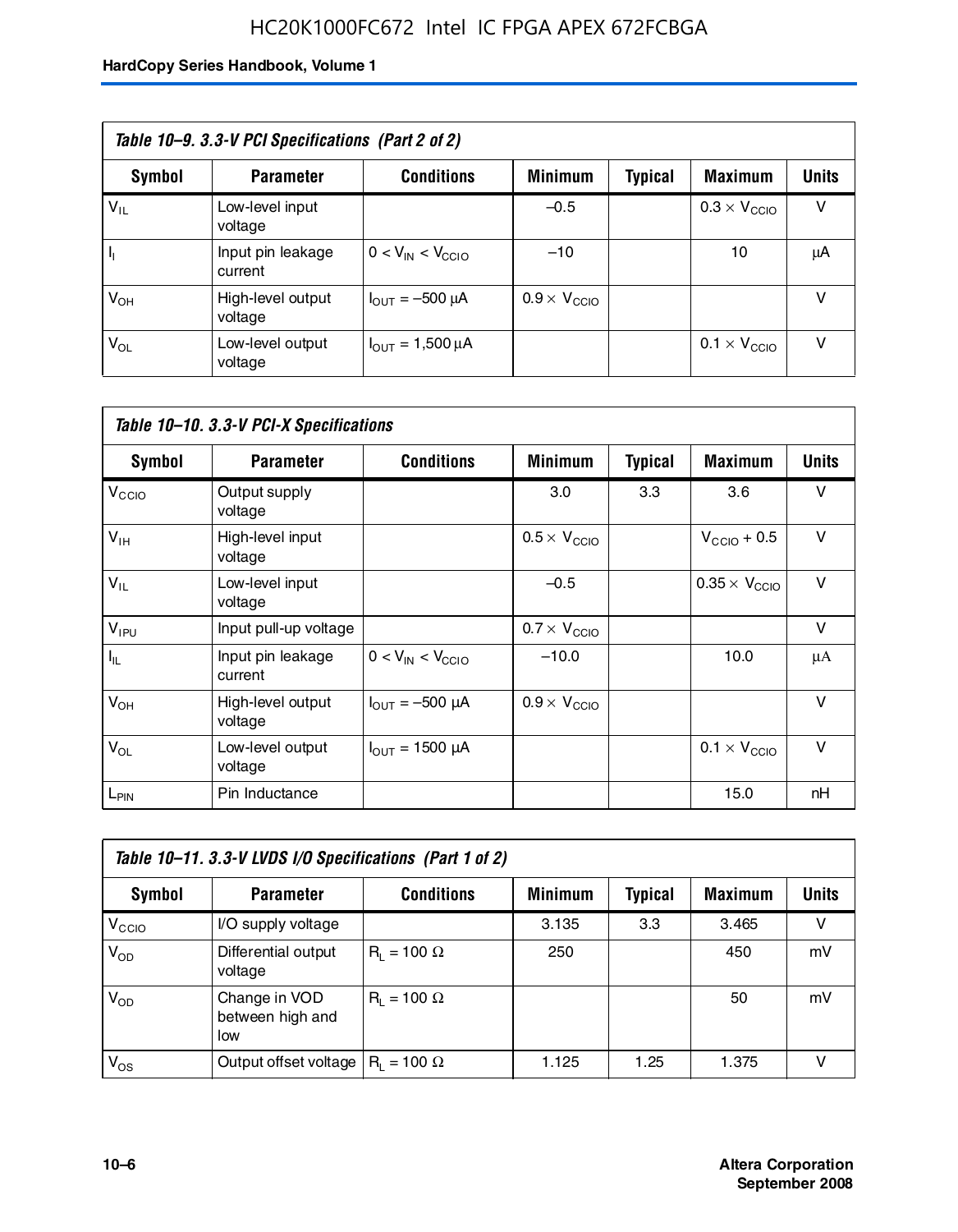#### **Recommended Operating Conditions**

| Table 10–11. 3.3-V LVDS I/O Specifications (Part 2 of 2) |                                                                              |                    |                |                |                |              |  |
|----------------------------------------------------------|------------------------------------------------------------------------------|--------------------|----------------|----------------|----------------|--------------|--|
| Symbol                                                   | <b>Parameter</b>                                                             | <b>Conditions</b>  | <b>Minimum</b> | <b>Typical</b> | <b>Maximum</b> | <b>Units</b> |  |
| $V_{OS}$                                                 | Change in VOS<br>between high and<br>low                                     | $R_1 = 100 \Omega$ |                |                | 50             | mV           |  |
| V <sub>TH</sub>                                          | Differential input<br>threshold                                              | $V_{CM} = 1.2 V$   | $-100$         |                | 100            | mV           |  |
| $V_{IN}$                                                 | Receiver input<br>voltage range                                              |                    | 0.0            |                | 2.4            | $\vee$       |  |
| $R_1$                                                    | Receiver differential<br>input resistor<br>(external to<br>APEX 20K devices) |                    | 90             | 100            | 110            | Ω            |  |

| Table 10-12. GTL+ I/O Specifications |                             |                          |                 |                |                 |              |  |
|--------------------------------------|-----------------------------|--------------------------|-----------------|----------------|-----------------|--------------|--|
| <b>Symbol</b>                        | <b>Parameter</b>            | <b>Conditions</b>        | <b>Minimum</b>  | <b>Typical</b> | <b>Maximum</b>  | <b>Units</b> |  |
| $V_{TT}$                             | Termination voltage         |                          | 1.35            | 1.5            | 1.65            | v            |  |
| $V_{REF}$                            | Reference voltage           |                          | 0.88            | 1.0            | 1.12            | v            |  |
| $V_{IH}$                             | High-level input<br>voltage |                          | $V_{REF}$ + 0.1 |                |                 | $\vee$       |  |
| $V_{IL}$                             | Low-level input<br>voltage  |                          |                 |                | $V_{BFF}$ – 0.1 | $\vee$       |  |
| $V_{OL}$                             | Low-level output<br>voltage | $I_{\Omega}$ = 36 mA (2) |                 |                | 0.65            | v            |  |

| Table 10–13. SSTL-2 Class I Specifications (Part 1 of 2) |                             |                   |                  |           |                         |              |  |
|----------------------------------------------------------|-----------------------------|-------------------|------------------|-----------|-------------------------|--------------|--|
| Symbol                                                   | <b>Parameter</b>            | <b>Conditions</b> | <b>Minimum</b>   | Typical   | <b>Maximum</b>          | <b>Units</b> |  |
| V <sub>CCIO</sub>                                        | I/O supply voltage          |                   | 2.375            | 2.5       | 2.625                   | v            |  |
| $V_{TT}$                                                 | Termination voltage         |                   | $V_{REF}$ – 0.04 | $V_{REF}$ | $V_{REF}$ + 0.04        | v            |  |
| $V_{BEF}$                                                | Reference voltage           |                   | 1.15             | 1.25      | 1.35                    | v            |  |
| $V_{IH}$                                                 | High-level input<br>voltage |                   | $V_{REF}$ + 0.18 |           | $V_{\text{CCIO}} + 0.3$ | v            |  |
| $V_{\rm IL}$                                             | Low-level input<br>voltage  |                   | $-0.3$           |           | $V_{BFE}$ – 0.18        | v            |  |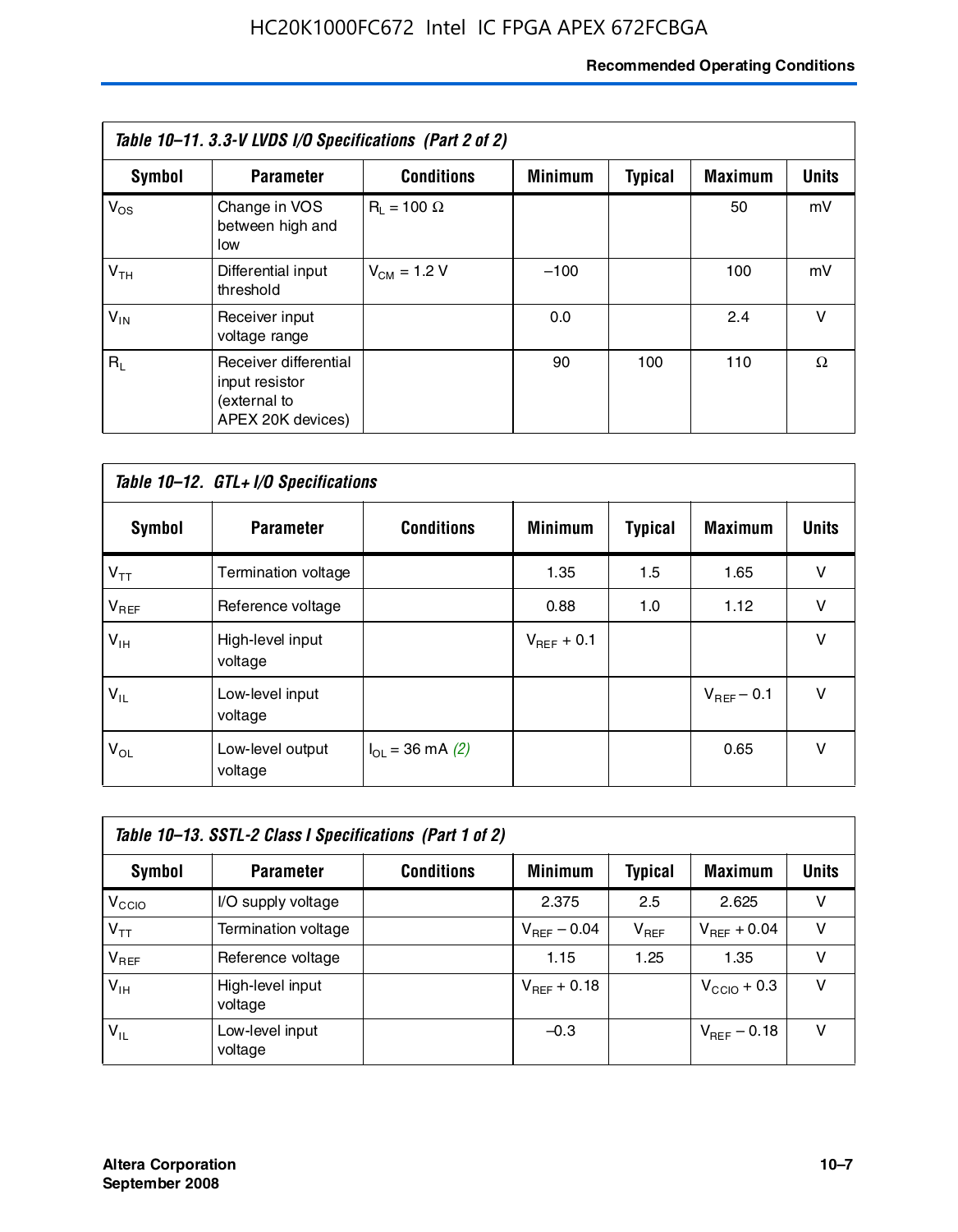### HC20K1000FC672 Intel IC FPGA APEX 672FCBGA

| Table 10–13. SSTL-2 Class I Specifications (Part 2 of 2) |                              |                           |                 |         |                 |              |  |
|----------------------------------------------------------|------------------------------|---------------------------|-----------------|---------|-----------------|--------------|--|
| Symbol                                                   | <b>Parameter</b>             | <b>Conditions</b>         | <b>Minimum</b>  | Typical | <b>Maximum</b>  | <b>Units</b> |  |
| V <sub>он</sub>                                          | High-level output<br>voltage | $I_{OH} = -7.6$ mA (1)    | $V_{TT} + 0.57$ |         |                 |              |  |
| $\mathsf{V}_{\mathsf{OL}}$                               | Low-level output<br>voltage  | $I_{\Omega}$ = 7.6 mA (2) |                 |         | $V_{TT} - 0.57$ |              |  |

| Table 10–14. SSTL-2 Class II Specifications |                              |                            |                  |                |                  |              |  |
|---------------------------------------------|------------------------------|----------------------------|------------------|----------------|------------------|--------------|--|
| <b>Symbol</b>                               | <b>Parameter</b>             | <b>Conditions</b>          | <b>Minimum</b>   | <b>Typical</b> | <b>Maximum</b>   | <b>Units</b> |  |
| V <sub>CCIO</sub>                           | I/O supply voltage           |                            | 2.375            | 2.5            | 2.625            | v            |  |
| $V_{TT}$                                    | Termination voltage          |                            | $V_{BFF}$ – 0.04 | $V_{REF}$      | $V_{BFF}$ + 0.04 | v            |  |
| $V_{REF}$                                   | Reference voltage            |                            | 1.15             | 1.25           | 1.35             | v            |  |
| $V_{IH}$                                    | High-level input<br>voltage  |                            | $V_{BFF}$ + 0.18 |                | $V_{CCD}$ + 0.3  | v            |  |
| $V_{IL}$                                    | Low-level input<br>voltage   |                            | $-0.3$           |                | $V_{BFE} - 0.18$ | $\vee$       |  |
| $V_{OH}$                                    | High-level output<br>voltage | $I_{OH} = -15.2$ mA (1)    | $V_{TT} + 0.76$  |                |                  | v            |  |
| $V_{OL}$                                    | Low-level output<br>voltage  | $I_{\Omega}$ = 15.2 mA (2) |                  |                | $V_{TT} - 0.76$  | v            |  |

| Table 10-15. SSTL-3 Class I Specifications |                              |                         |                         |                |                         |              |  |
|--------------------------------------------|------------------------------|-------------------------|-------------------------|----------------|-------------------------|--------------|--|
| <b>Symbol</b>                              | <b>Parameter</b>             | <b>Conditions</b>       | <b>Minimum</b>          | <b>Typical</b> | <b>Maximum</b>          | <b>Units</b> |  |
| V <sub>CCIO</sub>                          | I/O supply voltage           |                         | 3.0                     | 3.3            | 3.6                     | v            |  |
| $V_{TT}$                                   | Termination voltage          |                         | $V_{\text{BFF}}$ – 0.05 | $V_{REF}$      | $V_{BFF}$ + 0.05        | v            |  |
| $V_{REF}$                                  | Reference voltage            |                         | 1.3                     | 1.5            | 1.7                     | v            |  |
| $V_{\text{IH}}$                            | High-level input<br>voltage  |                         | $V_{BFF}$ + 0.2         |                | $V_{\text{CCIO}} + 0.3$ | v            |  |
| $V_{IL}$                                   | Low-level input<br>voltage   |                         | $-0.3$                  |                | $V_{BFF}$ – 0.2         | v            |  |
| $V_{OH}$                                   | High-level output<br>voltage | $I_{OH} = -8$ mA (1)    | $V_{TT} + 0.6$          |                |                         | v            |  |
| $V_{OL}$                                   | Low-level output<br>voltage  | $I_{\Omega}$ = 8 mA (2) |                         |                | $V_{TT} - 0.6$          | v            |  |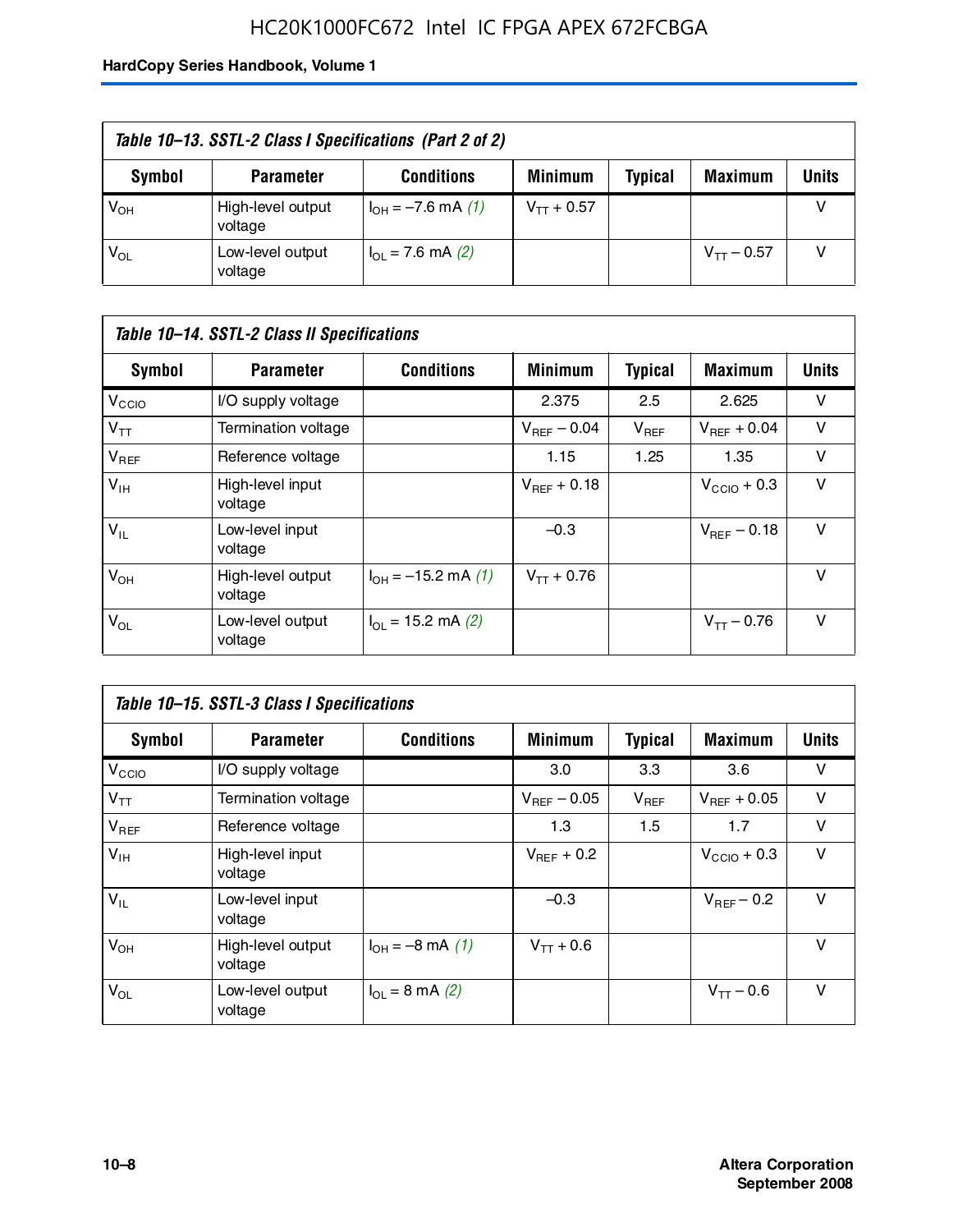#### **Recommended Operating Conditions**

| Table 10–16. SSTL-3 Class II Specifications |                              |                          |                         |                |                  |              |  |
|---------------------------------------------|------------------------------|--------------------------|-------------------------|----------------|------------------|--------------|--|
| Symbol                                      | <b>Parameter</b>             | <b>Conditions</b>        | <b>Minimum</b>          | <b>Typical</b> | <b>Maximum</b>   | <b>Units</b> |  |
| V <sub>CCIO</sub>                           | I/O supply voltage           |                          | 3.0                     | 3.3            | 3.6              | v            |  |
| $V_{TT}$                                    | Termination voltage          |                          | $V_{\text{BFE}} - 0.05$ | $V_{REF}$      | $V_{BFF}$ + 0.05 | v            |  |
| $V_{REF}$                                   | Reference voltage            |                          | 1.3                     | 1.5            | 1.7              | v            |  |
| $V_{IH}$                                    | High-level input<br>voltage  |                          | $V_{BFF}$ + 0.2         |                | $V_{CCD}$ + 0.3  | v            |  |
| $V_{IL}$                                    | Low-level input<br>voltage   |                          | $-0.3$                  |                | $V_{BFF}$ – 0.2  | $\vee$       |  |
| $V_{OH}$                                    | High-level output<br>voltage | $I_{OH} = -16$ mA (1)    | $V_{TT}$ + 0.8          |                |                  | v            |  |
| $V_{OL}$                                    | Low-level output<br>voltage  | $I_{\Omega}$ = 16 mA (2) |                         |                | $V_{TT} - 0.8$   | v            |  |

| Table 10-17. HSTL Class I I/O Specifications |                              |                             |                         |                |                  |              |  |
|----------------------------------------------|------------------------------|-----------------------------|-------------------------|----------------|------------------|--------------|--|
| Symbol                                       | <b>Parameter</b>             | <b>Conditions</b>           | <b>Minimum</b>          | <b>Typical</b> | <b>Maximum</b>   | <b>Units</b> |  |
| $V_{\rm CCIO}$                               | I/O supply voltage           |                             | 1.71                    | 1.8            | 1.89             | v            |  |
| $V_{TT}$                                     | Termination voltage          |                             | $V_{\text{BFF}}$ – 0.05 | $V_{REF}$      | $V_{BFF}$ + 0.05 | v            |  |
| $V_{REF}$                                    | Reference voltage            |                             | 0.68                    | 0.75           | 0.90             | $\vee$       |  |
| $V_{\text{IH}}$                              | High-level input<br>voltage  |                             | $V_{BFF}$ + 0.1         |                | $V_{CClO}$ + 0.3 | v            |  |
| $V_{IL}$                                     | Low-level input<br>voltage   |                             | $-0.3$                  |                | $V_{BFF}$ – 0.1  | $\vee$       |  |
| $V_{OH}$                                     | High-level output<br>voltage | $I_{OH} = -8$ mA (1)        | $V_{\text{CCIO}} - 0.4$ |                |                  | $\vee$       |  |
| $V_{OL}$                                     | Low-level output<br>voltage  | $I_{OL} = 8 \text{ mA} (2)$ |                         |                | 0.4              | $\vee$       |  |

| Table 10-18. LVPECL Specifications (Part 1 of 2) |                                 |                |                |                |              |  |  |
|--------------------------------------------------|---------------------------------|----------------|----------------|----------------|--------------|--|--|
| Symbol                                           | <b>Parameter</b>                | <b>Minimum</b> | <b>Typical</b> | <b>Maximum</b> | <b>Units</b> |  |  |
| V <sub>CCIO</sub>                                | <b>Output Supply</b><br>Voltage | 3.135          | 3.3            | 3.465          | v            |  |  |
| $V_{IH}$                                         | Low-level input<br>voltage      | 1,300          |                | 1,700          | mV           |  |  |
| $V_{IL}$                                         | High-level input<br>voltage     | 2.100          |                | 2,600          | mV           |  |  |
| $V_{OH}$                                         | Low-level output<br>voltage     | 1,450          |                | 1,650          | mV           |  |  |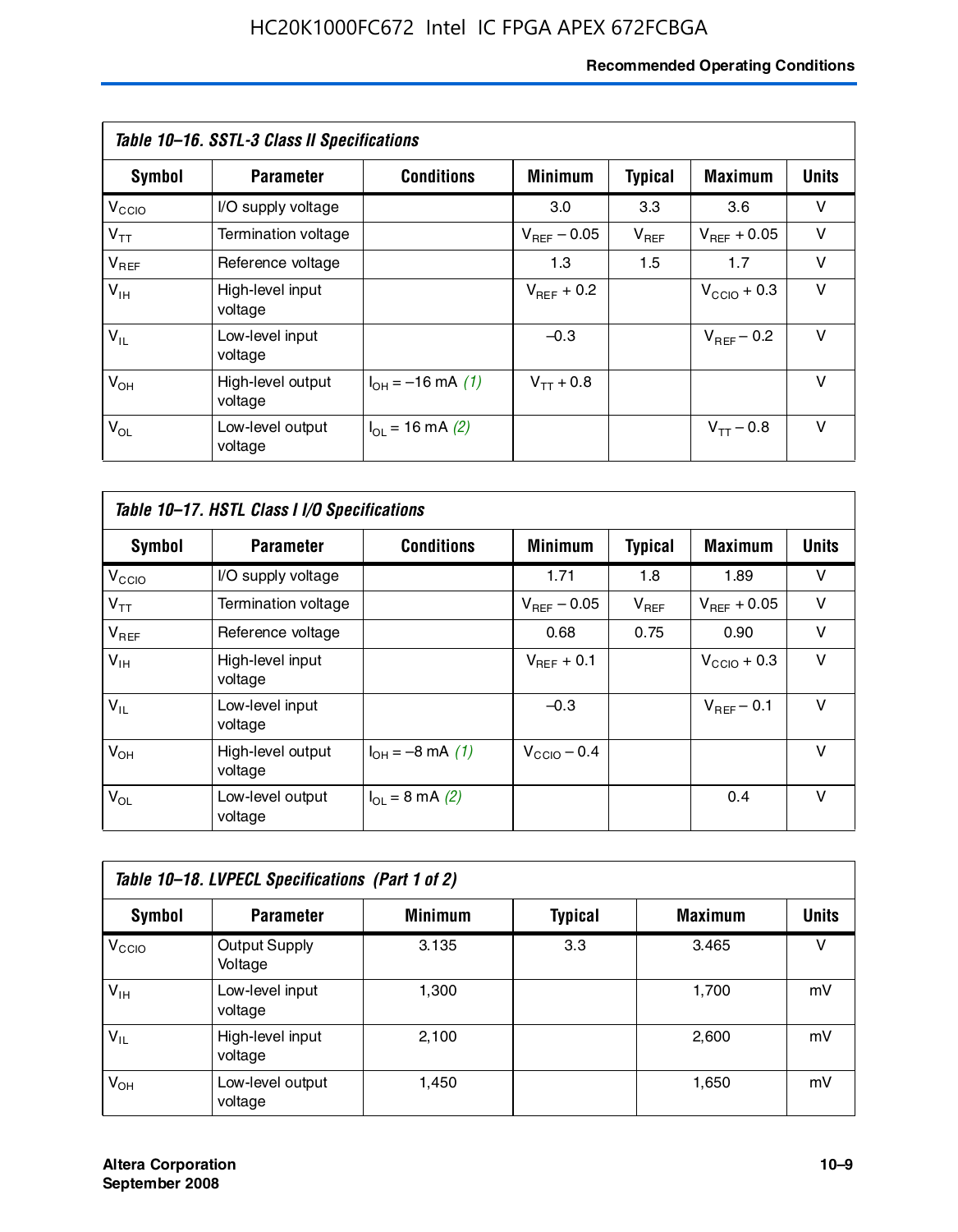| Table 10-18. LVPECL Specifications (Part 2 of 2) |                                         |                |                |                |              |  |  |
|--------------------------------------------------|-----------------------------------------|----------------|----------------|----------------|--------------|--|--|
| <b>Symbol</b>                                    | <b>Parameter</b>                        | <b>Minimum</b> | <b>Typical</b> | <b>Maximum</b> | <b>Units</b> |  |  |
| $V_{OL}$                                         | High-level output<br>voltage            | 2,275          |                | 2,420          | mV           |  |  |
| $V_{ID}$                                         | Input voltage<br>differential           | 400            | 600            | 950            | mV           |  |  |
| $V_{OD}$                                         | Output voltage<br>differential          | 625            | 800            | 950            | mV           |  |  |
| $t_r$ , $t_f$                                    | Rise and fall time<br>(20 to 80%)       | 85             |                | 325            | ps           |  |  |
| t <sub>DSKEW</sub>                               | Differential skew                       |                |                | 25             | ps           |  |  |
| $t_{\rm O}$                                      | Output load                             |                | 150            |                | Ω            |  |  |
| $R_1$                                            | Receiver differential<br>input resistor |                | 100            |                | Ω            |  |  |

| Table 10-19. 3.3-V AGP I/O Specifications |                              |                               |                               |                |                               |              |  |
|-------------------------------------------|------------------------------|-------------------------------|-------------------------------|----------------|-------------------------------|--------------|--|
| Symbol                                    | <b>Parameter</b>             | <b>Conditions</b>             | <b>Minimum</b>                | <b>Typical</b> | <b>Maximum</b>                | <b>Units</b> |  |
| V <sub>CCIO</sub>                         | I/O supply voltage           |                               | 3.15                          | 3.3            | 3.45                          | v            |  |
| $V_{REF}$                                 | Reference voltage            |                               | $0.39 \times V_{\text{CCIO}}$ |                | $0.41 \times V_{\text{CCIO}}$ | v            |  |
| $V_{\text{IH}}$                           | High-level input<br>voltage  |                               | $0.5 \times V_{\text{CCIO}}$  |                | $V_{\text{CCIO}} + 0.5$       | v            |  |
| $V_{IL}$                                  | Low-level input<br>voltage   |                               |                               |                | $0.3 \times V_{\text{CCIO}}$  | v            |  |
| $V_{OH}$                                  | High-level output<br>voltage | $I_{\text{OUT}} = -500 \mu A$ | $0.9 \times V_{\text{CCIO}}$  |                | 3.6                           | v            |  |
| $V_{OL}$                                  | Low-level output<br>voltage  | $I_{\text{OUT}} = 1500 \mu A$ |                               |                | $0.1 \times V_{\text{CCIO}}$  | v            |  |
| $I_1$                                     | Input pin leakage<br>current | $0 < V_{IN} < V_{CCIO}$       | $-10$                         |                | 10                            | μA           |  |

| Table 10–20. CTT I/O Specifications (Part 1 of 2) |                                      |                   |                 |                |                |       |  |
|---------------------------------------------------|--------------------------------------|-------------------|-----------------|----------------|----------------|-------|--|
| <b>Symbol</b>                                     | <b>Parameter</b>                     | <b>Conditions</b> | <b>Minimum</b>  | <b>Typical</b> | <b>Maximum</b> | Units |  |
| V <sub>CCIO</sub>                                 | I/O supply voltage                   |                   | 3.0             | 3.3            | 3.6            |       |  |
| $V_{TT}/V_{REF}$ (3)                              | Termination and<br>reference voltage |                   | 1.35            | 1.5            | 1.65           |       |  |
| $V_{IH}$                                          | High-level input<br>voltage          |                   | $V_{BFF}$ + 0.2 |                |                |       |  |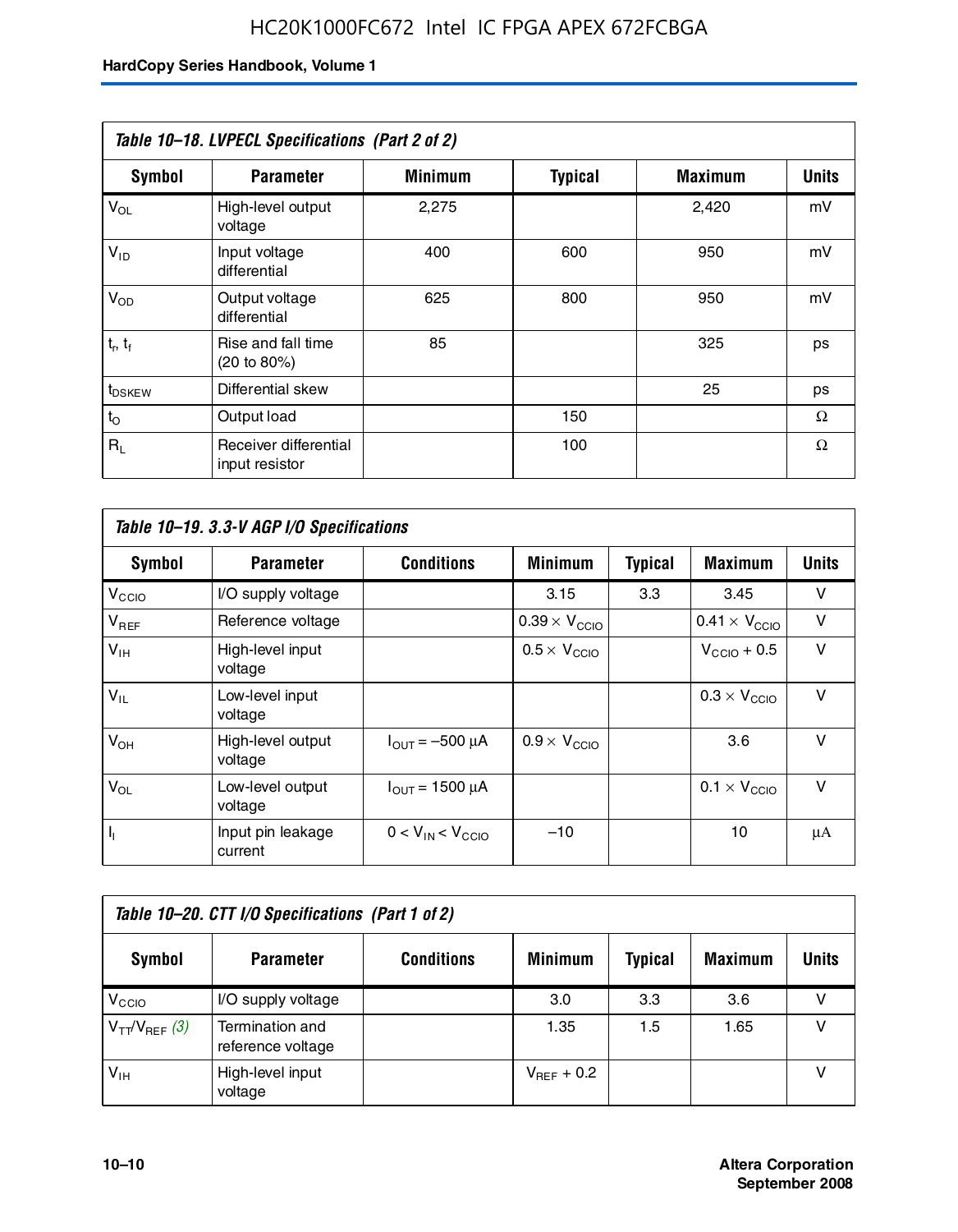#### **Recommended Operating Conditions**

| Table 10–20. CTT I/O Specifications (Part 2 of 2) |                                                      |                                                         |                 |                |                 |        |  |
|---------------------------------------------------|------------------------------------------------------|---------------------------------------------------------|-----------------|----------------|-----------------|--------|--|
| Symbol                                            | <b>Parameter</b>                                     | <b>Conditions</b>                                       | <b>Minimum</b>  | <b>Typical</b> | <b>Maximum</b>  | Units  |  |
| $V_{IL}$                                          | Low-level input<br>voltage                           |                                                         |                 |                | $V_{BFF}$ – 0.2 | $\vee$ |  |
| H,                                                | Input pin leakage<br>current                         | $0 < V_{IN} < V_{CC10}$                                 | $-10$           |                | 10              | μA     |  |
| $V_{OH}$                                          | High-level output<br>voltage                         | $I_{OH} = -8 \text{ mA} (1)$                            | $V_{BFF}$ + 0.4 |                |                 | $\vee$ |  |
| $V_{OL}$                                          | Low-level output<br>voltage                          | $I_{\Omega} = 8 \text{ mA} (2)$                         |                 |                | $V_{BFF}$ – 0.4 | $\vee$ |  |
| $I_{\odot}$                                       | Output leakage<br>current (when output<br>is high Z) | GND $\triangleleft V_{\text{OUT}} \leq V_{\text{CCIO}}$ | $-10$           |                | 10              | μA     |  |

*Notes to Tables 10–5 through 10–20:*

(1) The  $I_{OH}$  parameter refers to high-level output current.

(2) The  $I_{OL}$  parameter refers to low-level output current. This parameter applies to open-drain pins as well as output pins.

(3)  $V_{REF}$  specifies center point of switching range.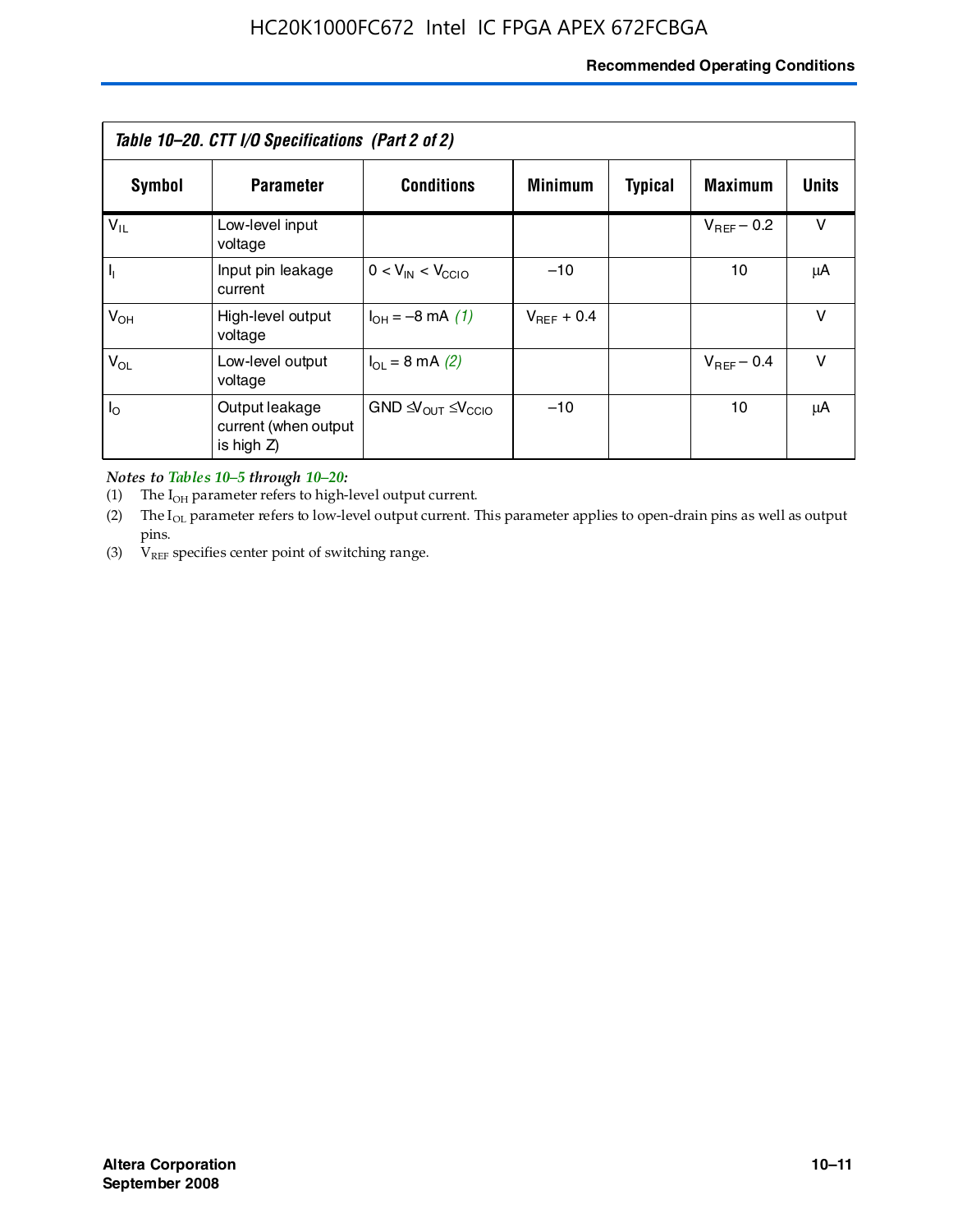Figure 10–1 shows the output drive characteristics of HardCopy APEX devices.



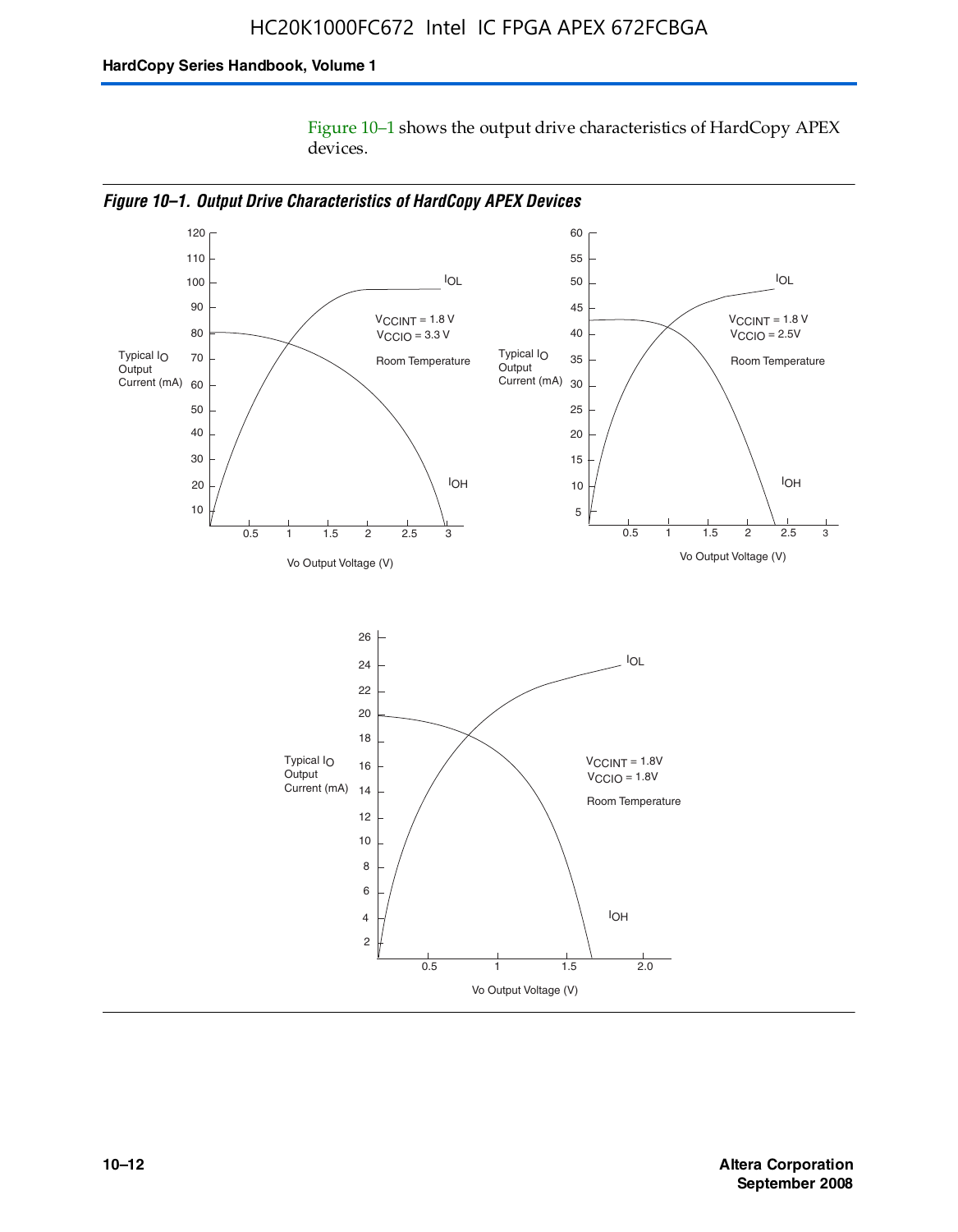Figure 10–2 shows the timing model for bidirectional I/O pin timing.

*Figure 10–2. Synchronous Bidirectional Pin External Timing*



Tables 10–21 and 10–22 describe HardCopy APEX device external timing parameters.

| <b>Table 10–21. HardCopy APEX Device External Timing Parameters Note (1)</b> |                                                                |                   |  |  |  |  |
|------------------------------------------------------------------------------|----------------------------------------------------------------|-------------------|--|--|--|--|
| Symbol                                                                       | <b>Clock Parameter</b>                                         | <b>Conditions</b> |  |  |  |  |
| t <sub>insu</sub>                                                            | Setup time with global clock at IOE register                   |                   |  |  |  |  |
| t <sub>інн</sub>                                                             | Hold time with global clock at IOE register                    |                   |  |  |  |  |
| ι <sub>ουτςο</sub>                                                           | Clock-to-output delay with global clock at IOE output register | $C1 = 35 pF$      |  |  |  |  |
| <b>t</b> INSUPLL                                                             | Setup time with PLL clock at IOE input register                |                   |  |  |  |  |
| <b>t</b> INHPLL                                                              | Hold time with PLL clock at IOE input register                 |                   |  |  |  |  |
| <b>TOUTCOPLL</b>                                                             | Clock-to-output delay with PLL clock at IOE output register    | $C1 = 35 pF$      |  |  |  |  |

| Table 10–22. HardCopy APEX Device External Bidirectional Timing Parameters (Part 1 of 2) Note (1) |                                                                                       |              |  |  |  |  |
|---------------------------------------------------------------------------------------------------|---------------------------------------------------------------------------------------|--------------|--|--|--|--|
| Symbol                                                                                            | <b>Condition</b>                                                                      |              |  |  |  |  |
| <b><i>L</i>INSUBIDIR</b>                                                                          | Setup time for bidirectional pins with global clock at LAB-adjacent input<br>register |              |  |  |  |  |
| <b><i>L</i>INHBIDIR</b>                                                                           | Hold time for bidirectional pins with global clock at LAB-adjacent input<br>register  |              |  |  |  |  |
| <b>LOUTCOBIDIR</b>                                                                                | Clock-to-output delay for bidirectional pins with global clock at IOE<br>register     | $C1 = 35 pF$ |  |  |  |  |
| $t_{XZBIDIR}$                                                                                     | Synchronous output enable register to output buffer disable delay                     | $C1 = 35 pF$ |  |  |  |  |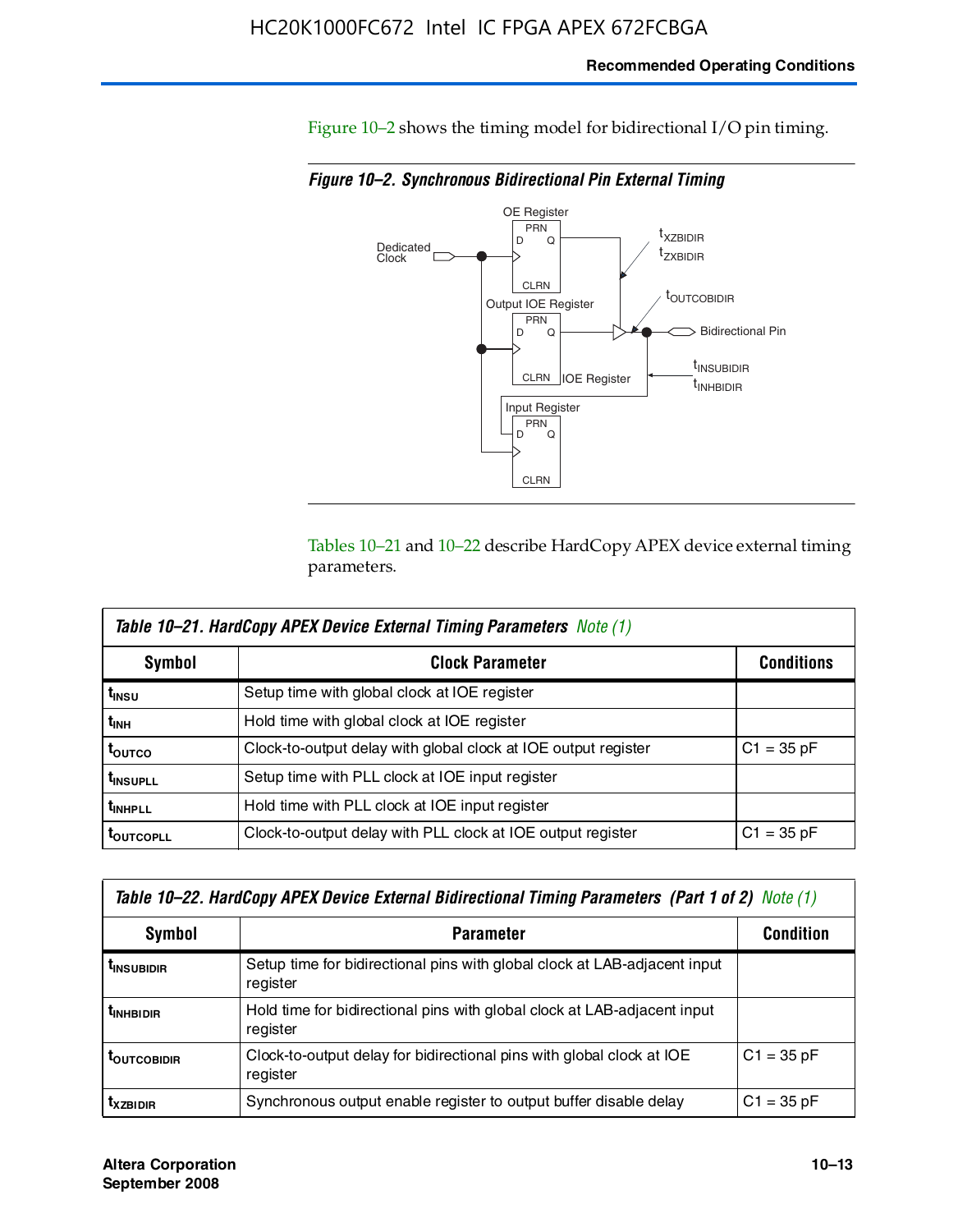| Table 10–22. HardCopy APEX Device External Bidirectional Timing Parameters (Part 2 of 2) Note (1) |                                                                                    |                  |  |  |  |
|---------------------------------------------------------------------------------------------------|------------------------------------------------------------------------------------|------------------|--|--|--|
| Symbol                                                                                            | <b>Parameter</b>                                                                   | <b>Condition</b> |  |  |  |
| t <sub>zxbidir</sub>                                                                              | Synchronous output enable register to output buffer enable delay                   | $C1 = 35 pF$     |  |  |  |
| <b>t</b> insubidirpll                                                                             | Setup time for bidirectional pins with PLL clock at LAB-adiacent input<br>register |                  |  |  |  |
| <b><i>LINHBIDIRPLL</i></b>                                                                        | Hold time for bidirectional pins with PLL clock at LAB-adjacent input<br>register  |                  |  |  |  |
| <b>TOUTCOBIDIRPLL</b>                                                                             | Clock-to-output delay for bidirectional pins with PLL clock at IOE register        | $C1 = 35 pF$     |  |  |  |
| <b>TXZBIDIRPLL</b>                                                                                | Synchronous output enable register to output buffer disable delay with<br>PLL      | $C1 = 35 pF$     |  |  |  |
| <i>t</i> zxbidirpll                                                                               | Synchronous output enable register to output buffer enable delay with<br>PLI.      | $C1 = 35 pF$     |  |  |  |

*Note to Tables 10–21 and 10–22:*

(1) These timing parameters are sample-tested only.

Tables 10–23 and 10–24 show the external timing parameters for HC20K1500 devices.

| Table 10-23. HC20K1500 External Timing Parameters<br>Note (1) |     |     |      |
|---------------------------------------------------------------|-----|-----|------|
| <b>Symbol</b>                                                 | Min | Max | Unit |
| t <sub>INSU</sub>                                             | 2.0 |     | ns   |
| $t_{\sf INH}$                                                 | 0.0 |     | ns   |
| t <sub>outco</sub>                                            | 2.0 | 5.0 | ns   |
| t <sub>INSUPLL</sub>                                          | 3.3 |     | ns   |
| t <sub>INHPLL</sub>                                           | 0.0 |     | ns   |
| <b>toutcopll</b>                                              | 0.5 | 2.1 | ns   |

| Table 10–24. HC20K1500 External Bidirectional Timing Parameters<br>(Part 1 of 2) Note $(1)$ |     |     |      |
|---------------------------------------------------------------------------------------------|-----|-----|------|
| Symbol                                                                                      | Min | Max | Unit |
| <sup>t</sup> INSUBIDIR                                                                      | 1.9 |     | ns   |
| t <sub>inhBidir</sub>                                                                       | 0.0 |     | ns   |

| t <sub>inhbidir</sub>     | v.o |     | ns |
|---------------------------|-----|-----|----|
| t <sub>outcobidir</sub>   | 2.0 | 5.0 | ns |
| t <sub>xzbidir</sub>      |     | 7.1 | ns |
| t <sub>zxbidir</sub>      |     | 7.1 | ns |
| t <sub>insubidirpll</sub> | 3.9 |     | ns |
|                           |     |     |    |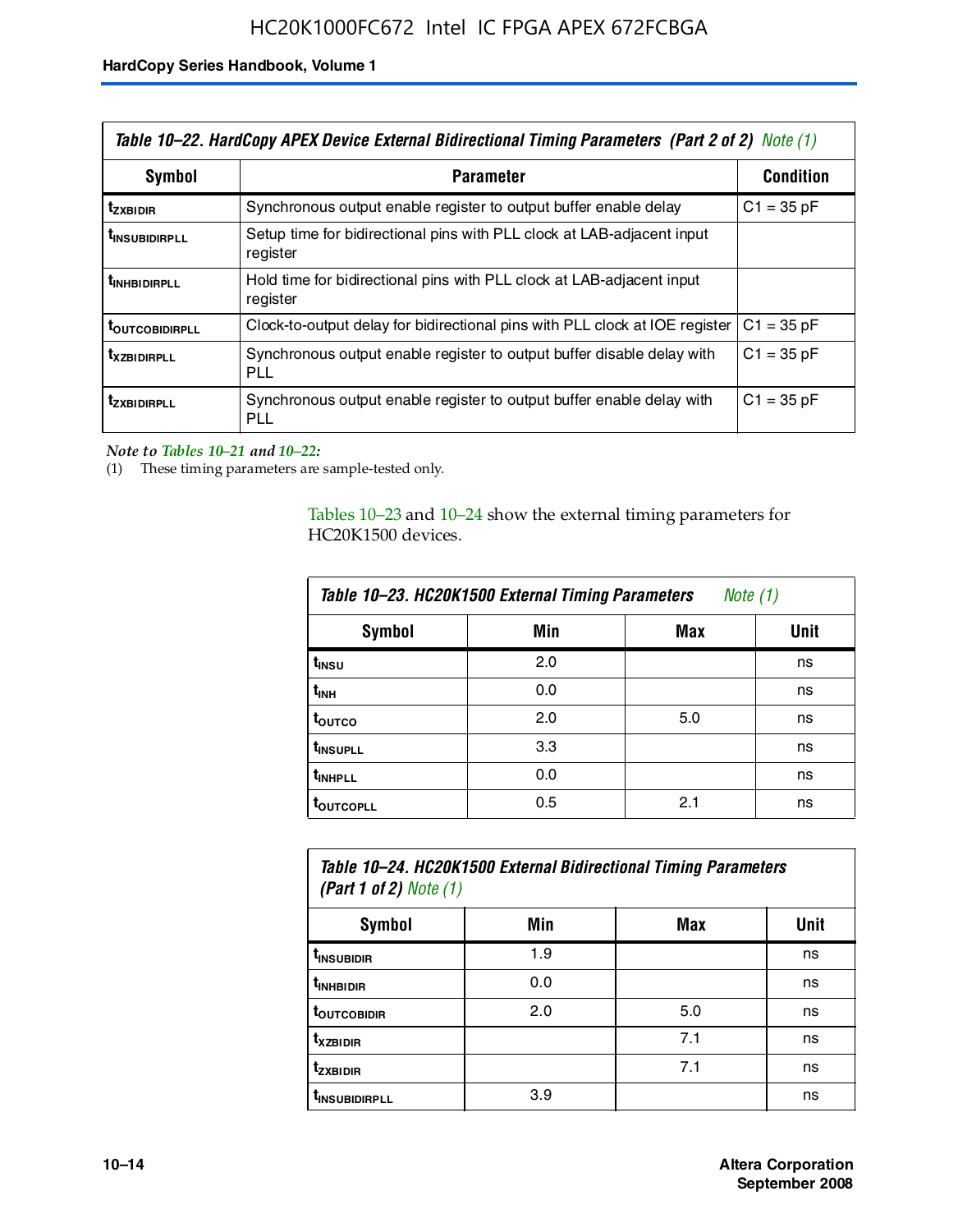| Table 10–24. HC20K1500 External Bidirectional Timing Parameters<br>(Part 2 of 2) Note $(1)$ |     |     |      |
|---------------------------------------------------------------------------------------------|-----|-----|------|
| Symbol                                                                                      | Min | Max | Unit |
| <b><i>L<sub>INHBIDIRPLL</sub></i></b>                                                       | 0.0 |     | ns   |
| <b><i>LOUTCOBIDIRPLL</i></b>                                                                | 0.5 | 2.1 | ns   |
| <b>TXZBIDIRPLL</b>                                                                          |     | 4.2 | ns   |
| <sup>T</sup> ZXBIDIRPLL                                                                     |     | 4.2 | ns   |

*Note to Tables 10–23 and 10–24:*

(1) Timing information is preliminary. Final timing information will be available in a future version of this data sheet.

**Document Revision History**

Table 10–25 shows the revision history for this chapter.

| Table 10–25. Document Revision History |                                                                                     |                           |
|----------------------------------------|-------------------------------------------------------------------------------------|---------------------------|
| <b>Date and Document</b><br>Version    | <b>Changes Made</b>                                                                 | <b>Summary of Changes</b> |
| September 2008,<br>V <sub>2.3</sub>    | Updated chapter number and metadata.                                                |                           |
| June 2007, v2.2                        | Minor text edits.                                                                   |                           |
| December 2006<br>v2.1                  | Updated revision history.                                                           |                           |
| March 2006                             | Formerly chapter 12; no content change.                                             |                           |
| January 2005<br>v2.0                   | Update device names and other minor textual changes.                                |                           |
| June 2003<br>v1.0                      | Initial release of <i>Operating Conditions</i> , in the HardCopy<br>Device Handbook |                           |